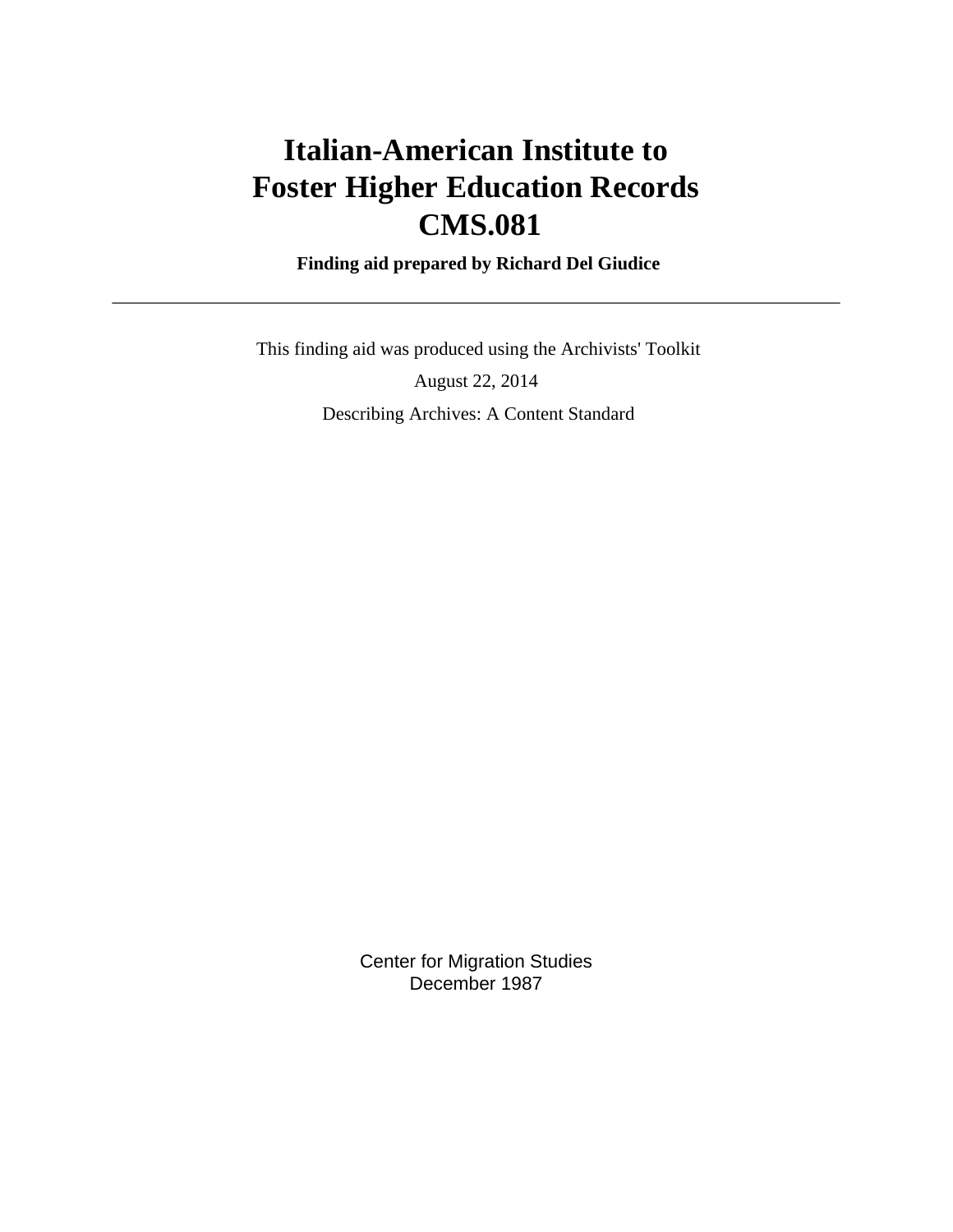# **Table of Contents**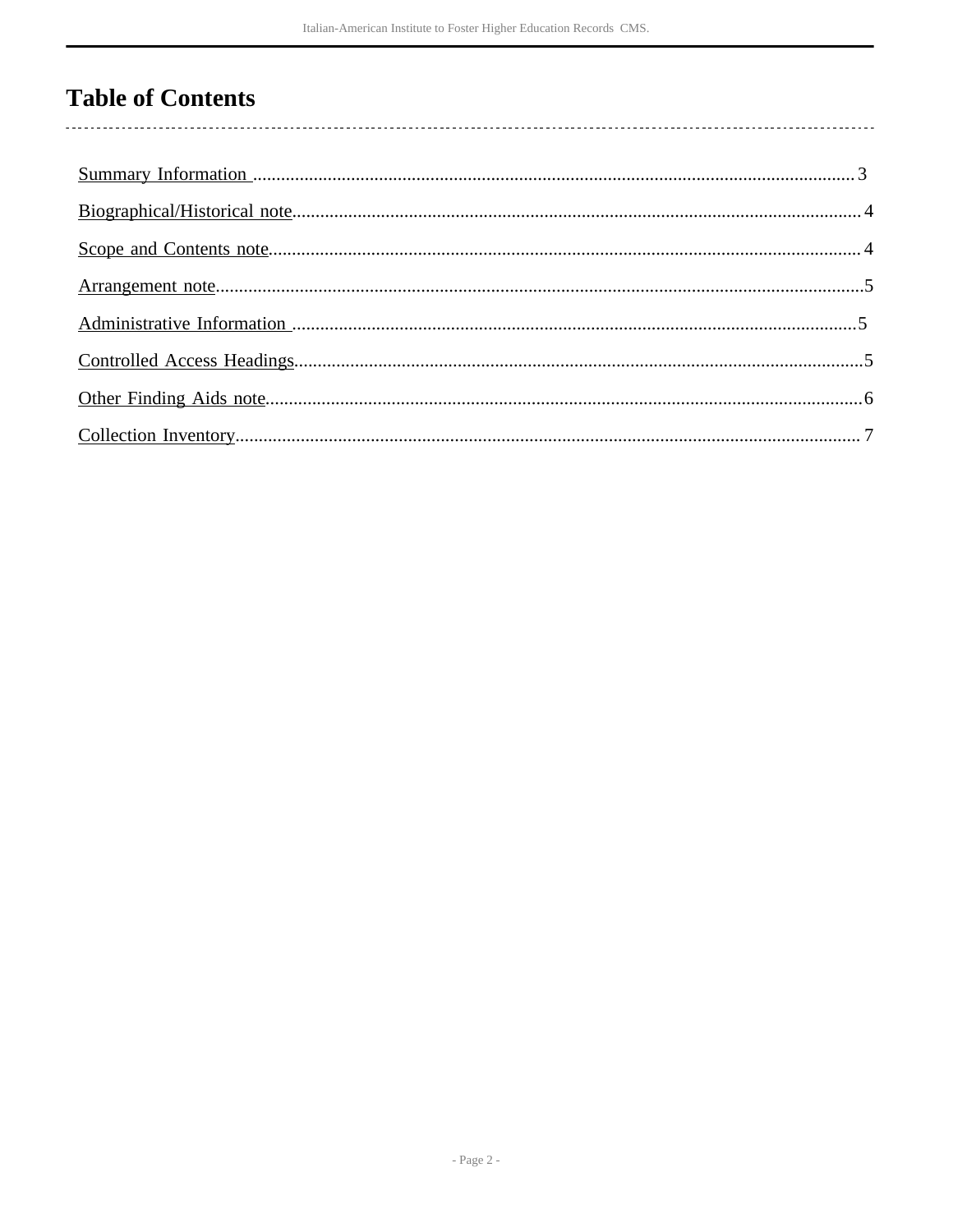## <span id="page-2-0"></span>**Summary Information**

| <b>Repository</b>                                    | <b>Center for Migration Studies</b>                                                                                                                                                                                                                                                                               |
|------------------------------------------------------|-------------------------------------------------------------------------------------------------------------------------------------------------------------------------------------------------------------------------------------------------------------------------------------------------------------------|
| <b>Creator</b>                                       | Italian-American Institute to Foster Higher Education.                                                                                                                                                                                                                                                            |
| <b>Title</b>                                         | Italian-American Institute to Foster Higher Education Records                                                                                                                                                                                                                                                     |
| Date [inclusive]                                     | 1978-1983                                                                                                                                                                                                                                                                                                         |
| <b>Extent</b>                                        | 8.0 Linear feet in 15 document boxes and a wrapped package of oversize<br>account books.                                                                                                                                                                                                                          |
| Language                                             | English                                                                                                                                                                                                                                                                                                           |
| Language of Materials note Materials are in English. |                                                                                                                                                                                                                                                                                                                   |
| <b>Abstract</b>                                      | CMS.081 documents, in correspondence, office papers and publications,<br>the activities of the Italian-American Institute to Foster Higher Education,<br>the City University of New York's precursor to the John D. Calandra<br>Italian-American Institute, from its inception in 1978 to its closure in<br>1983. |

## **Preferred Citation note**

Center for Migration Studies of New York; Italian-American Institute to Foster Higher Education (CMS 081); Box; Folder.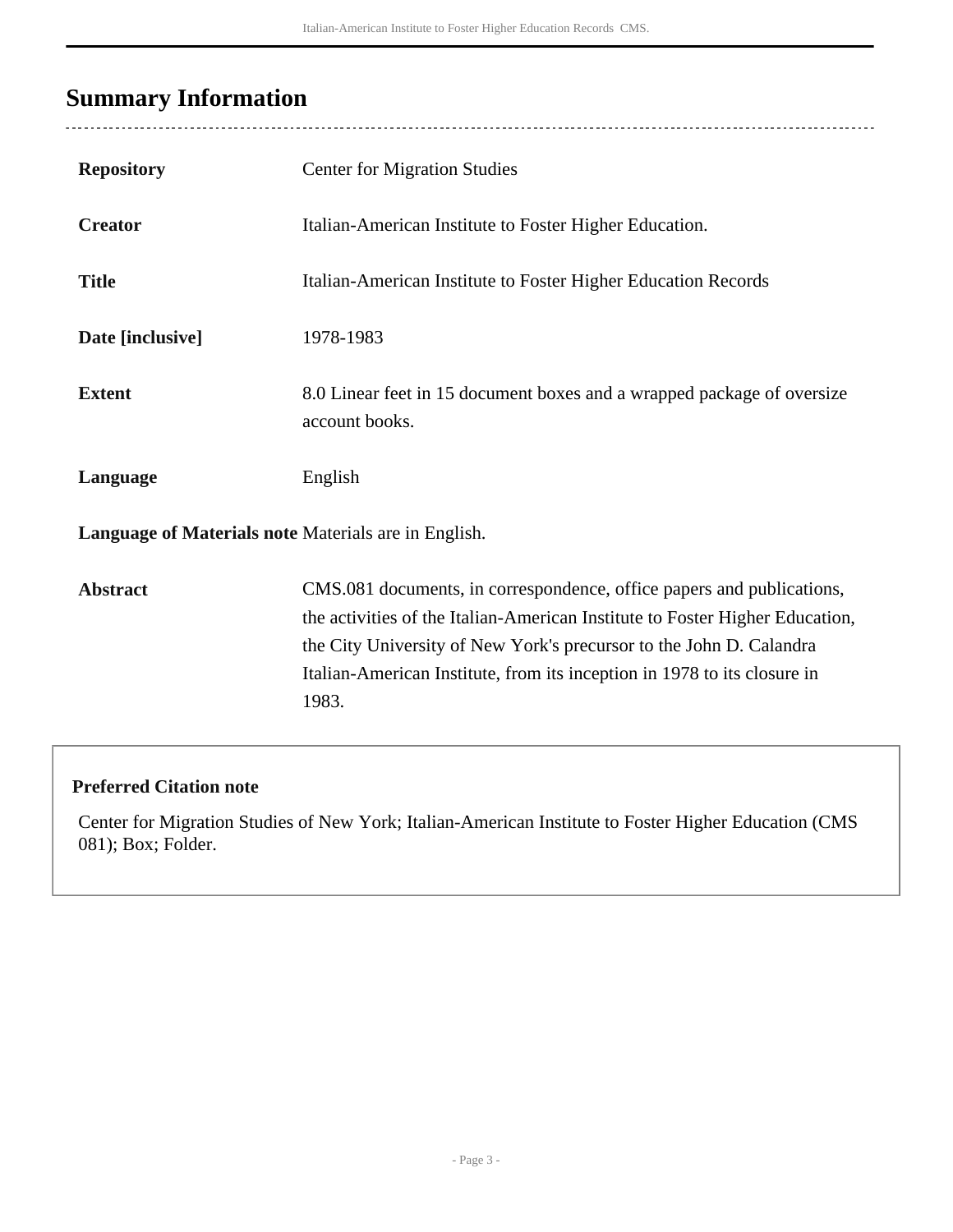## <span id="page-3-0"></span>**Biographical/Historical note**

The Italian-American Institute to Foster Higher Education was incorporated in 1978 in response to the 1976 report "A History of Italian-American Discrimination at City University of New York" (CUNY) by New York State Senator John D. Calandra. The report documented the placement of Italian-American students in programs according to ethnic stereotype rather than individual aspiration, systematic exclusion of Italian Americans from responsible positions and denial of promotions.

Galvanized into action by the pleas of individuals, including Juliet Cuttita, Anita Ferdenzi, State Senators John Calandra and Anthony Gazzara, Assemblymen Frank Barbaro and Guy Velella rallied the state legislature's Italian-Americans to establish the Italians to establish the Italian-American Institute to Foster Higher Education with a \$500,000 first-year grant. The Institute formerly opened on November 30, 1979 with Father Nicholas Russo as serving director. Russo died in 1980, and succeeded by Louis Cenci. The Institute was charged to assist in remedying these conditions by promoting higher education among Italian Americans and assisting CUNY in making its resources available to Italian Americans of high school and college age. The work of the Institute was structured into three distinct but mutually cooperative divisions: Academic Affairs, Student Affairs, and Community Affairs.

The Institute operated between 1979 and 12 May 1983. In 1984 it was reopened as the John D. Calandra Italian-American Institute. Dr. Joseph Scelsa became Director.

## <span id="page-3-1"></span>**Scope and Contents note**

The Institute's records are dated from 1978 to 1983 and cover almost every aspect of the Institute's history and activities. Throughout the records each division of the Institute manifests itself with clear objectives, competency, and a dedication to serve the Italian-American community. The contributions of Fr. Russo and Louis Cenci set the course and progress of the Institute and were particularly noteworthy. The collection highlights the work that was done to give Italian-Americans a fair voice in the higher education system. The collection mostly focuses on their work with the City University of New York, but contains some materials related to their outreach efforts.

The collection documents the work of their three divisions and their functions. The Academic Affairs office conducted research on Italian-Americans in New York City, the Student Affairs provided improved counseling service for Italian-American students, and the Community Affair served as an information center. The collection contains governmental reports, progress reports, lists, financial and contractual information, personnel files, meeting minutes, correspondence, newsletters of the organization, materials related conferences attended by the staff of the organization, lectures, and other events organized by the Institute.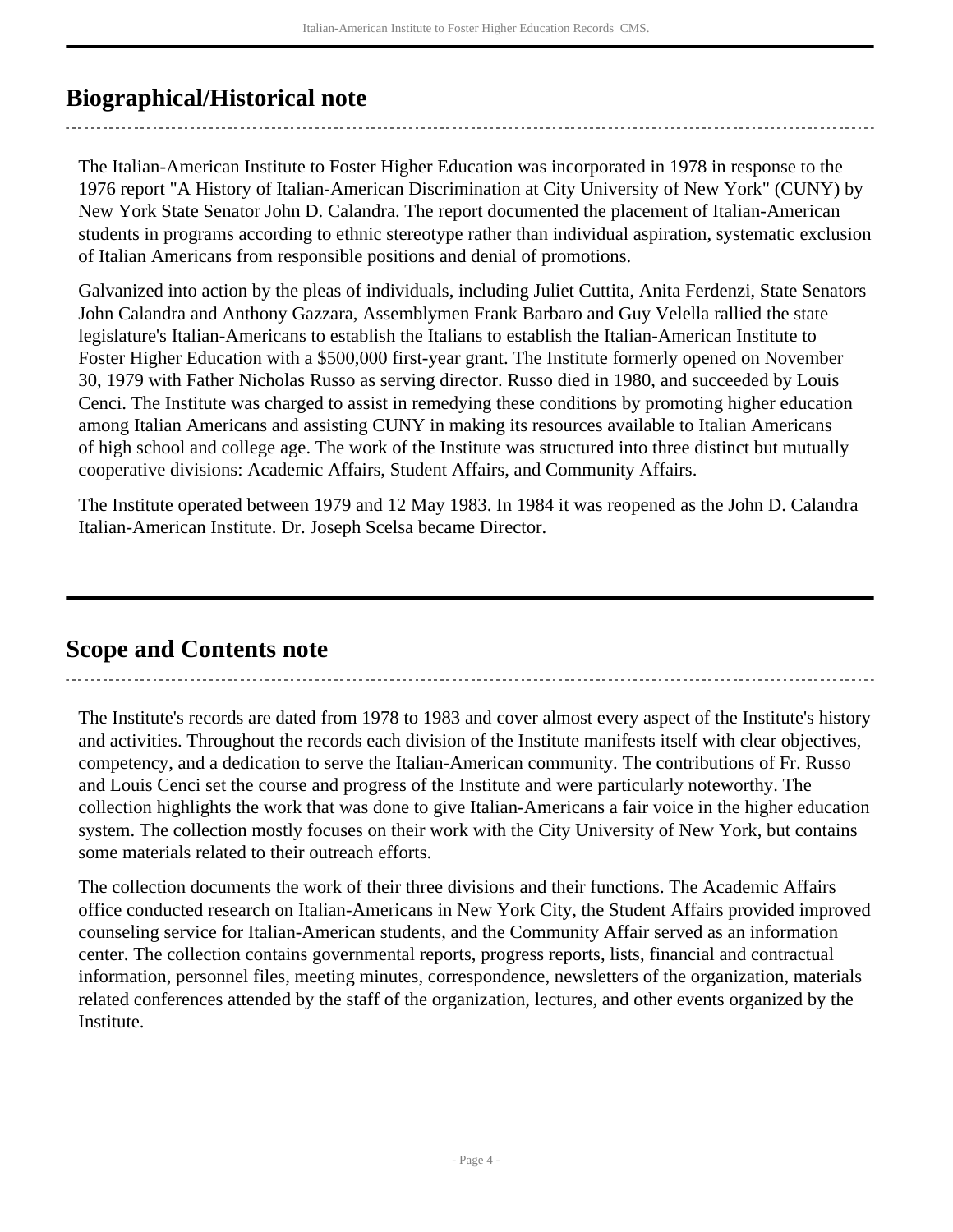## <span id="page-4-0"></span>**Arrangement note**

CMS.081 is arranged into five Sub-Groups, all of which are then divided into Series:

## <span id="page-4-1"></span>**Administrative Information**

## **Publication Information**

Center for Migration Studies December 1987

## **Conditions Governing Access note**

Open to researchers by appointment.

## **Conditions Governing Use note**

Copyright is owned by the Center for Migration Studies. Permission to publish materials must be requested before use.

## **Immediate Source of Acquisition note**

Deposited by the Italian-American Institute to Foster Higher Education.

## **Processing Information note**

In 2014, Mary Elizabeth Brown entered this collection into the Archivists' Toolkit in compliance with DACS; Nicole Greenhouse checked the work. Folder titles in the container list online may vary from the physical folder titles.

## <span id="page-4-2"></span>**Controlled Access Headings**

**Corporate Name(s)**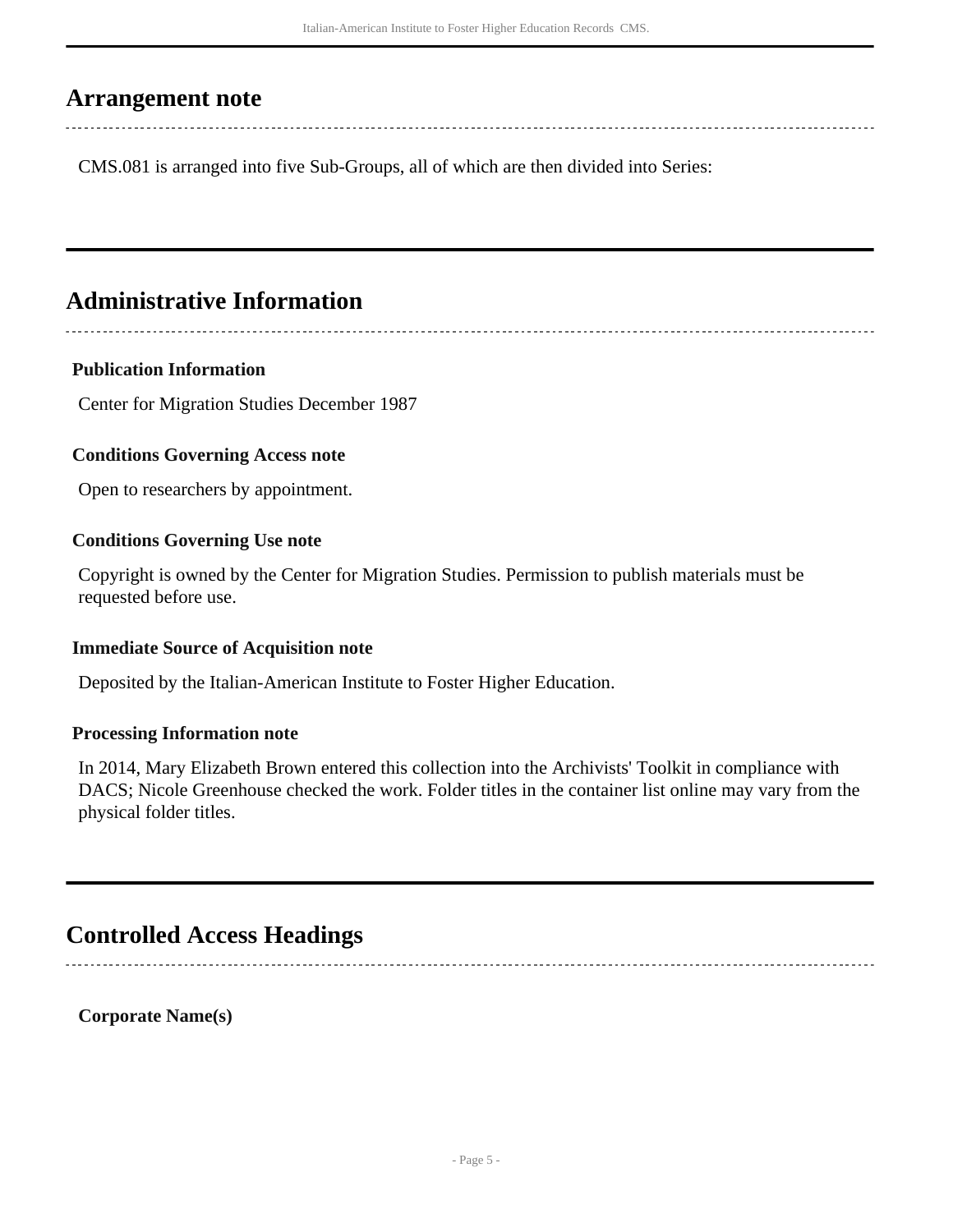- City University of New York.
- John D. Calandra Italian-American Institute.

## **Subject(s)**

- Italian Americans |x Education |z New York (State) |z New York |x History |y 20th Century
- Italian Americans |z New York (State) |z New York.

## <span id="page-5-0"></span>**Other Finding Aids note**

The original inventory is available in print upon request.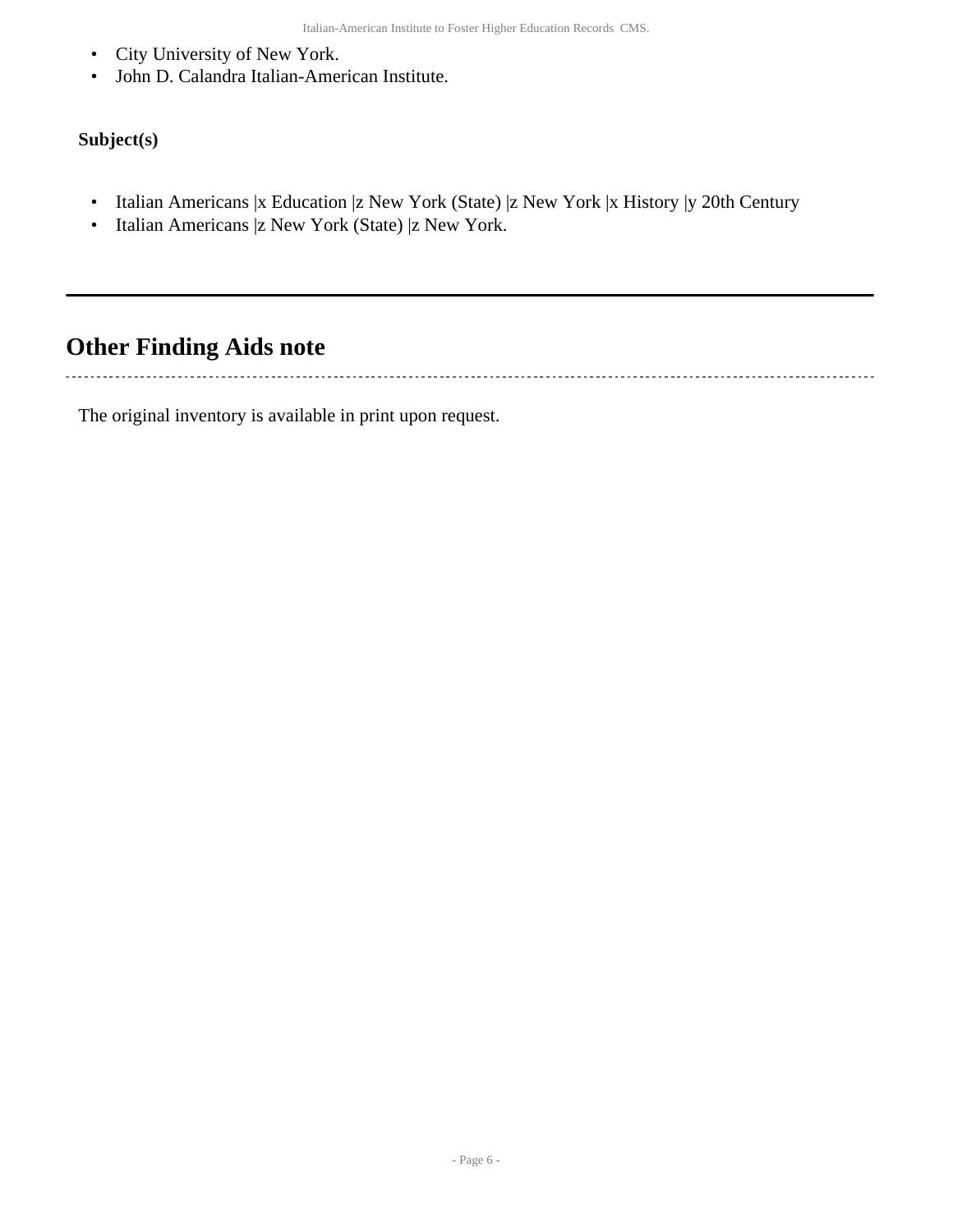## <span id="page-6-0"></span>**Collection Inventory**

## **Sub-Group I: The Establishment of the Institute 1978-1983**

## **Scope and Contents note**

This series contains materials related to the establishment of the Institute, including proposals, by-laws, papers of incorporation, speeches, and other printed materials.

| <b>Series A: Original Program Proposal 1978</b>                              | <b>Box</b> | <b>Folder</b> |
|------------------------------------------------------------------------------|------------|---------------|
| <b>Scope and Contents note</b>                                               |            |               |
| Contains the 1978 proposal by Juliet Cuttita and another undated             |            |               |
| proposal by Russo relative to the need to establish an Italian-American      |            |               |
| Institute. Included is printed material on the structure and division of the |            |               |
| Institute.                                                                   |            |               |
|                                                                              |            |               |
| <b>Series B: Certificate of Incorporation 1978</b>                           |            |               |

## **Scope and Contents note**

Contains the original papers of incorporation filed in 1978, the 1981 agreement between New York State and the Institute, and amendments of the By-Laws made in 1981-1982.

|                                                | <b>Box</b> | <b>Folder</b> |
|------------------------------------------------|------------|---------------|
| Original Papers of Incorporation 1978          |            |               |
| Photocopy of Certificate of Incorporation 1978 |            |               |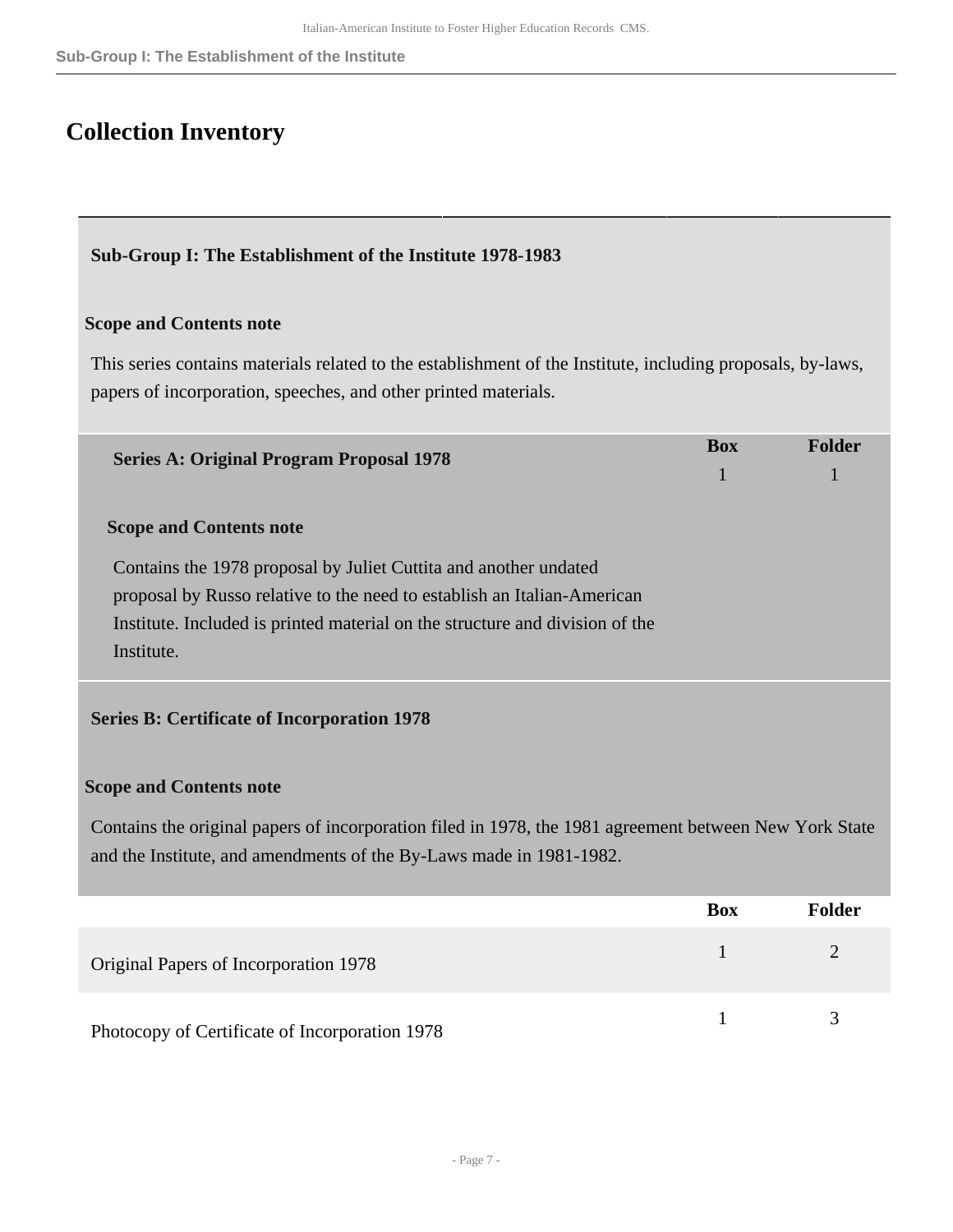| Agreement between the State of New York and the Italian-American<br>Institute to Foster Higher Education 1981 |  |
|---------------------------------------------------------------------------------------------------------------|--|
| Amendment of Certificate of Incorporation and By-Laws 1981                                                    |  |
| By-Laws and Correspondence Regarding Them 1980-1982                                                           |  |

## **Series C: Inauguration of the Institute 1978**

## **Scope and Contents note**

Contains speeches and other printed material related to the celebration of the Institute's opening on November 30, 1979.

|                                                                                                              | <b>Box</b>   | <b>Folder</b> |
|--------------------------------------------------------------------------------------------------------------|--------------|---------------|
| Guest List and Sample Invitations 30 November 1979                                                           | $\mathbf{1}$ | 7             |
| Presentation Speeches in English 30 November 1979                                                            | $\mathbf{1}$ | 8             |
| Presentation Speeches in Italian 30 November 1979                                                            | $\mathbf{1}$ | 9             |
| Program Narratives Describing Institute Objectives, Activities and<br><b>Administration 30 November 1979</b> | $\mathbf{1}$ | 10            |
| <b>Sub-Group II: Central Administration 1978-1983</b>                                                        |              |               |
| <b>Scope and Contents note</b>                                                                               |              |               |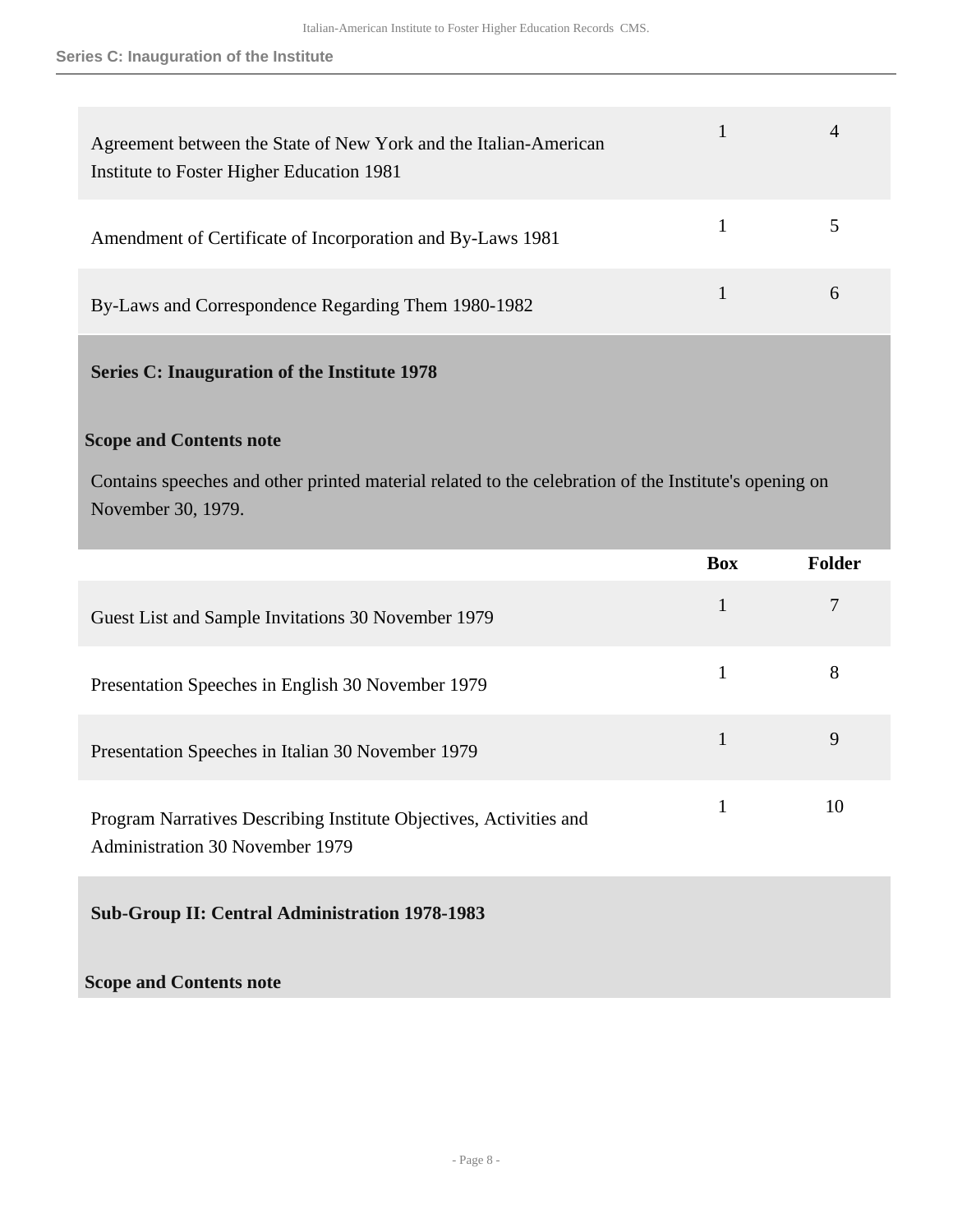The files on the Institute's Central Administration provides a timeline of the organization. It was incorporated in 1978 but formally opened 30 November 1979 with a fund of a half-million dollars from the State of New York. The state did not continue to fund the organization at the same level, and defunded it entirely in 1983, leading to the organization's closing 12 May 1983.

During its active years, the Institute's "owners" were its Board of Directors, who were trustees of its assets. Judge Louis J. Capozzoli served as Chairman of the Board of Trustees from 1980 until his own death in 1982. He was succeeded by Arthur Triboldi, who presided over the shutting down of the organization. There was also an Advisory Committee drawn from the CUNY colleges. Files describe the workings of these entities.

The chief salaried officer of the Institute was its Director. Father Nicholas John Russo, who had been born in Italy but raised in New York and was a priest of the Diocese of Brooklyn and also a sociology professor, served as director from 1979 to his death in 1980. The Board of Directors then appointed Louis Cenci as Director; he served until 1982. The longest-lasting leadership was provided by Juliet Cuttita, Executive Assistant and Director of Planning from 27 August 1979 until shortly after the Institute closed its doors, 10 June 1983. Two other significant persons staffed the Division of Student Affairs. Files provide descriptions of the various jobs, and document the interaction between the workers.

Much of the funding came from the State of New York. Some of it was used for overhead, for payment to the staff, space, utilities, equipment, supplies and publicity. However, much of it was used to contract with consultants who conducted research, a topic covered by the documents in the Sub-Group of records of the Division of Academic Affairs.

## **Series A: Board of Directors 1978-1983**

#### **Scope and Contents note**

Includes lists of Board members, correspondence by Judge Louis Capozzoli, Chairman of the board of Directors from 1980-1982, Cenci's correspondence with board members, and minutes of board meetings.

**Box Folder**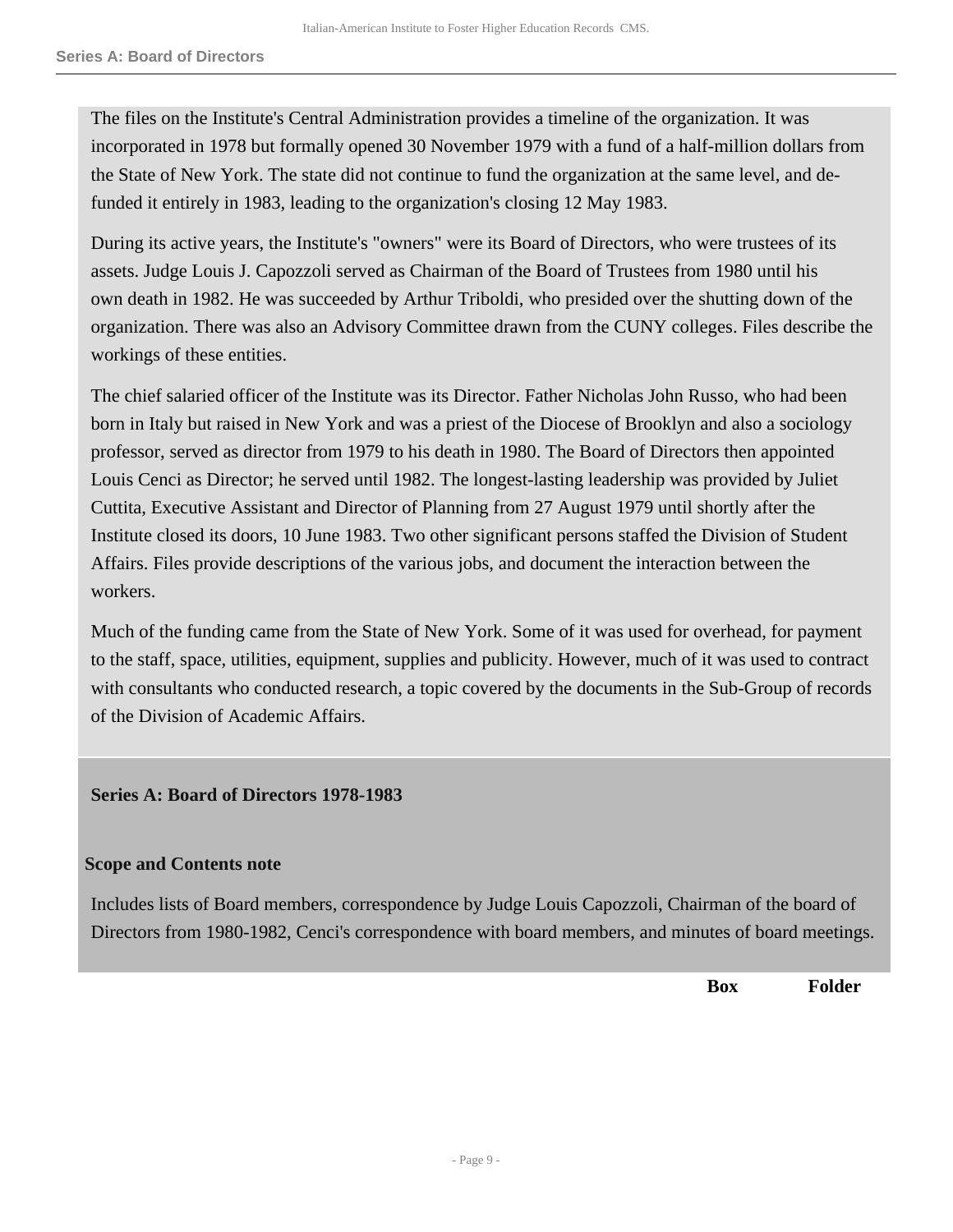## **Board General Correspondence**

| List of Board Members undated                                                                                                                  | $\mathbf{1}$               | 11           |
|------------------------------------------------------------------------------------------------------------------------------------------------|----------------------------|--------------|
| Board Roster with curriculum vitae undated                                                                                                     | $\mathbf{1}$               | 12           |
| Proposals made by Board Member Allen Mandelbaum to Board of<br>Directors Planning Committee 1980                                               | 1                          | 13           |
| Records of Board Meetings with Agendas 1979-1980                                                                                               | $\mathbf{1}$               | 14           |
| <b>Board General Correspondence 1981-1982</b>                                                                                                  | <b>Box</b><br>$\mathbf{1}$ | Folder<br>15 |
| Judge Louis J. Capozzoli's Correspondence 1980-1982                                                                                            | 1                          | 16           |
| Louis Cenci Correspondence with Arthur Triboldi 1981-1983                                                                                      | $\mathbf{1}$               | 17           |
| Louis Cenci Correspondence with Joseph A. Casacione 1982                                                                                       | $\mathbf{1}$               | 18           |
| Minutes of Meetings of the Board of Directors 1 June 1980 - 12 May 1983                                                                        | $\mathbf{1}$               | 19           |
| <b>Series B: Advisory Committee undated</b>                                                                                                    | <b>Box</b><br>$\mathbf{1}$ | Folder<br>20 |
| <b>Scope and Contents note</b>                                                                                                                 |                            |              |
| Consisting only a list of CUNY's representatives to the Institute Advisory<br>Committee and the minutes of a meeting held on February 8, 1980. |                            |              |
| Series C: Contracts with New York State 1978-1983                                                                                              |                            |              |
| <b>Scope and Contents note</b>                                                                                                                 |                            |              |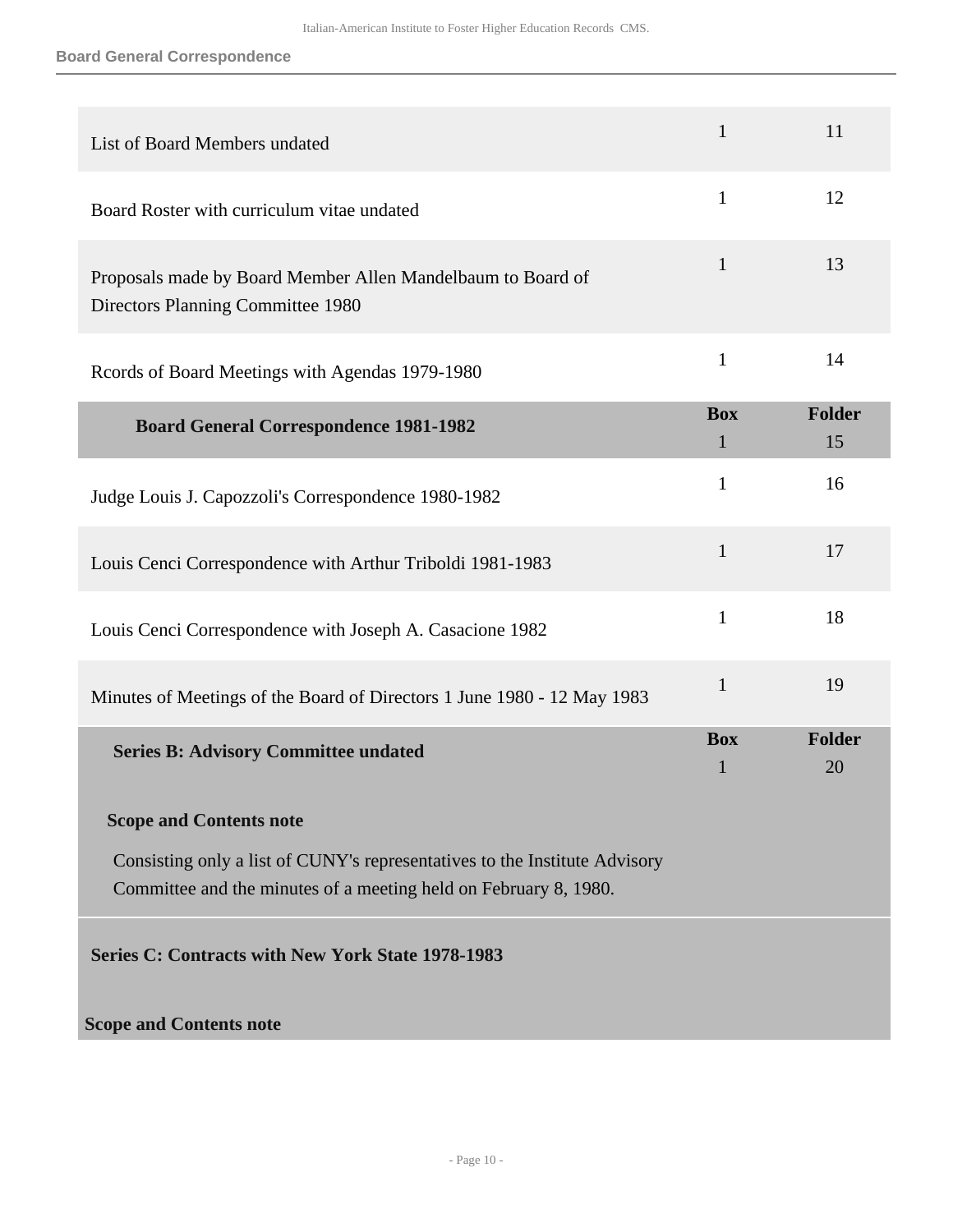Contains files on contracts and agreements made between New York State and the Institute, from 1979-1983, providing funds on a contractural basis for the Institute in the amount of \$500,000. Included is correspondence with the New York State Education Department, intra-office memorandums between Cenci and the staff related to the Institute's funding, and photocopies of vouchers and checks sent to the Institute by New York State.

|                                                                                                                                                      | <b>Box</b>                   | <b>Folder</b>       |
|------------------------------------------------------------------------------------------------------------------------------------------------------|------------------------------|---------------------|
| Contract between the People of the State of New York and the Italian-<br>American Institute 13 September 1979 - 1 August 1980                        | $\overline{2}$               | 21                  |
| Contract No. 175642, between the People of the State of New York and<br>teh Italian-American Institute 1 April 1981 - 31 March 1982                  | $\overline{2}$               | 22                  |
| Amendment No. 1 to Contract No. 175642 17 July 1981 - 30 June 1982                                                                                   | $\overline{2}$               | 23                  |
| Amendment No. 2 to Contract No. 175642 1 April 1981 - 30 June 1983                                                                                   | $\overline{2}$               | 24                  |
| Amendment No. 3 to Contract No. 175642, with Correspondence between<br>Louis Cenci and the State Education Department 1 July 1983 - 15 August<br>183 | $\overline{2}$               | 25                  |
| <b>Letters Sent 1 1980-1981</b>                                                                                                                      | <b>Box</b><br>$\overline{2}$ | <b>Folder</b><br>26 |
| Letters Sent 2 1982                                                                                                                                  | $\overline{2}$               | 27                  |
| <b>Letters Sent 3 1983</b>                                                                                                                           | <b>Box</b><br>$\overline{2}$ | <b>Folder</b><br>28 |
| Letters Received 1 1981                                                                                                                              | $\overline{2}$               | 29                  |
| <b>Letters Received 2 1982</b>                                                                                                                       | <b>Box</b><br>$\overline{2}$ | <b>Folder</b><br>30 |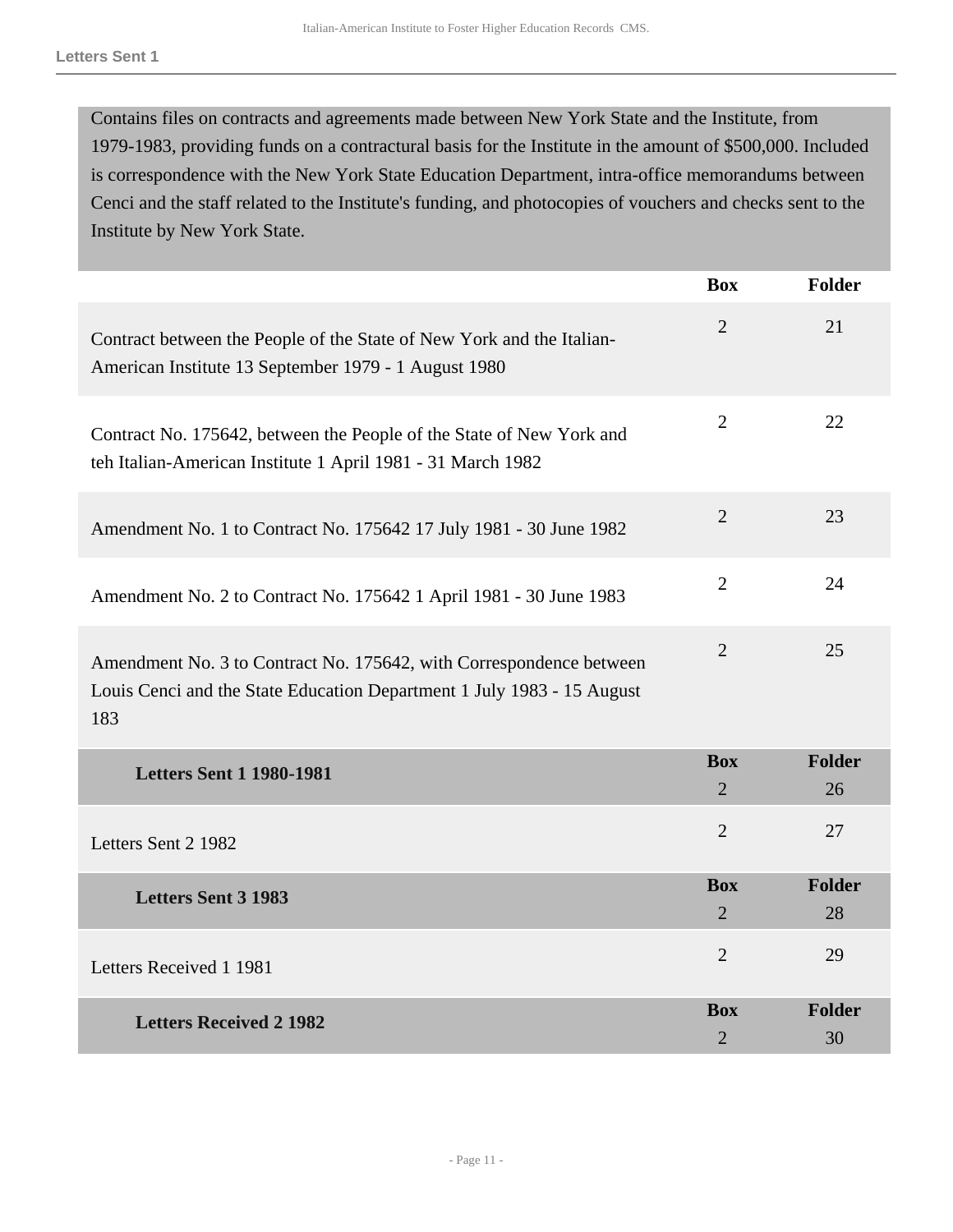**Inter-office Memorandom from Louis Cenci to the institute's Staff**

| Letters Received 3 1983                                                                          | $\overline{2}$               | 31                  |
|--------------------------------------------------------------------------------------------------|------------------------------|---------------------|
| <b>Inter-office Memorandom from Louis Cenci to the institute's</b><br><b>Staff 1981-1983</b>     | <b>Bin</b><br>$\overline{2}$ | <b>Folder</b><br>32 |
|                                                                                                  | <b>Box</b>                   | <b>Folder</b>       |
| photocopies and State Aid Vouchers and Checks Sent to the<br><b>Institute 1982-1983</b>          | $\overline{2}$               | 33                  |
| Grant Expiration, Budget Modifications, Roster of Salaries Paid 1980                             | $\overline{2}$               | 34                  |
| New York State Department of Education Bureau of Grants On-Site Visit<br>Program 5 December 1979 | $\overline{2}$               | 35                  |
| New York State Department of Education Evaluation of the Institute 1979                          | 2                            | 36                  |

## **Series D: Office Administration 1978-1983**

## **Scope and Contents note**

Consists of printed material on job descriptions, resumes, and personal records. Included are the curriculum vitae and inter-office memoranda of Nicholas Russo, Louis Cenci, Juliet Cuttita and Joseph Calise. Also included are personal procedure handbooks and circulars dealing with the administrative policy of the Institute.

|                                     | <b>Box</b> | <b>Folder</b> |
|-------------------------------------|------------|---------------|
| <b>Job Descriptions undated</b>     |            | 37            |
| Resumes from Job Applicants undated |            | 38            |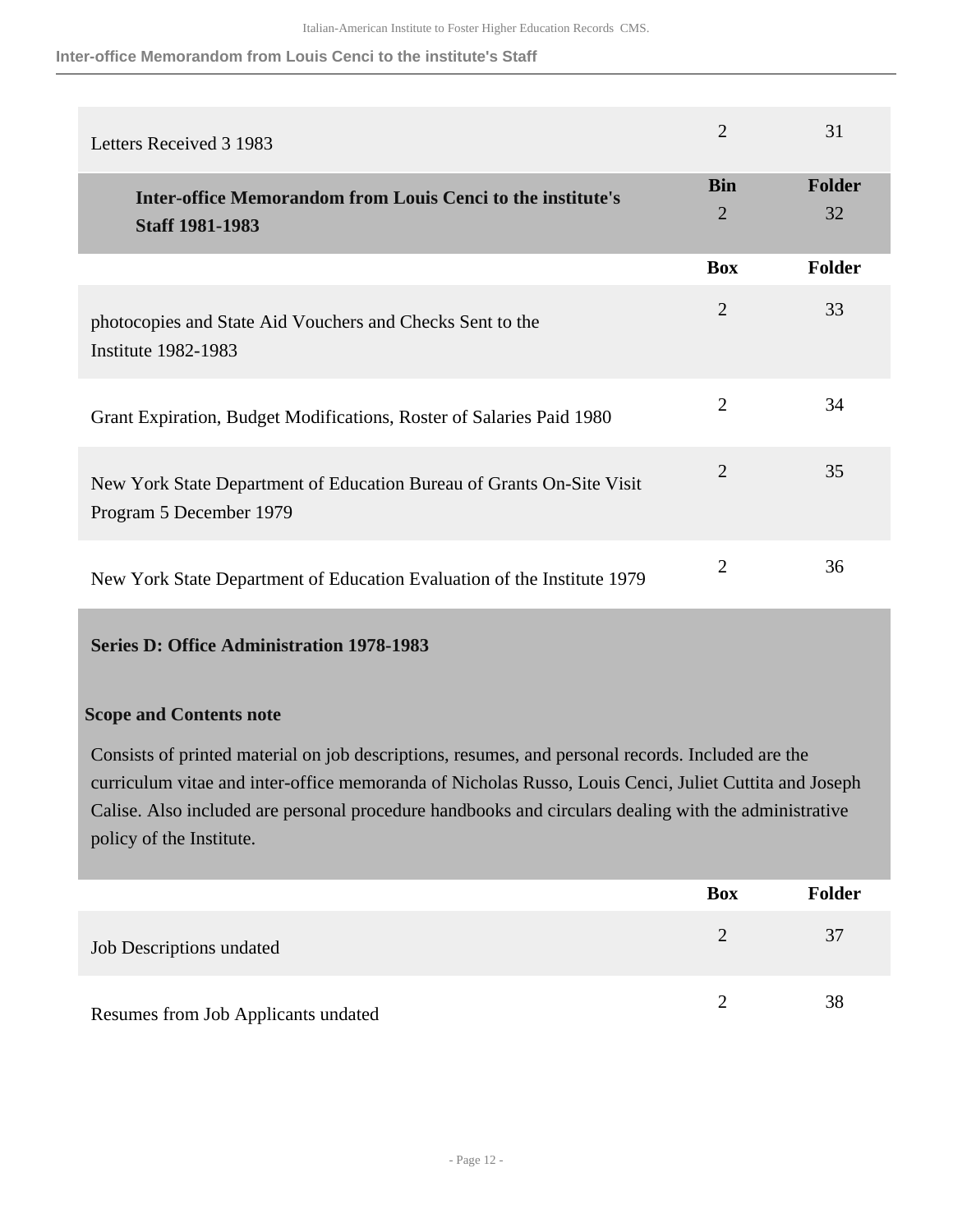**Louis Cenci, Executive Director, Curriculum Vitae and Correspondence, incl...**

| Resumes from Staff, including Father Nicholas J. Russo undated                                                                       | $\overline{2}$               | 39                  |
|--------------------------------------------------------------------------------------------------------------------------------------|------------------------------|---------------------|
| <b>Personnel Records Undated</b>                                                                                                     | $\overline{2}$               | 40                  |
| Lists of Office Personnel 1981-1983                                                                                                  | $\overline{2}$               | 41                  |
| Rev. Nicholas J. Russo, executive Dorector, Memoranda 1979-1980                                                                      | $\overline{2}$               | 42                  |
| Louis Cenci, Executive Director, Curriculum Vitae and<br>Correspondence, including Judge Capozzoli's notice of<br>election 1981-1983 | <b>Box</b><br>$\overline{2}$ | Folder<br>43        |
| Louis Cenci, Executive Director, Articles By 1981-1982                                                                               | $\overline{2}$               | 44                  |
| Juliet Cuttita, Executive Assistant and Director of Planning 27 August<br>1979 - 10 June 1983                                        | $\overline{2}$               | 45                  |
| Joseph Calise, Office Administrator 1981-1983                                                                                        | $\overline{2}$               | 46                  |
| Personnel Procedure Handbooks 1981-1983                                                                                              | 3                            | 47                  |
| <b>Inter-Office Memorandae from Louis Cenci to the</b><br><b>Staff 1981-1983</b>                                                     | <b>Box</b><br>3              | <b>Folder</b><br>48 |
| Louis Cenci, Circulars Regarding Administrative Policy 1981                                                                          | 3                            | 49                  |
| Series E: Correspondence with Individuals 1978-1983                                                                                  |                              |                     |
| <b>Scope and Contents note</b>                                                                                                       |                              |                     |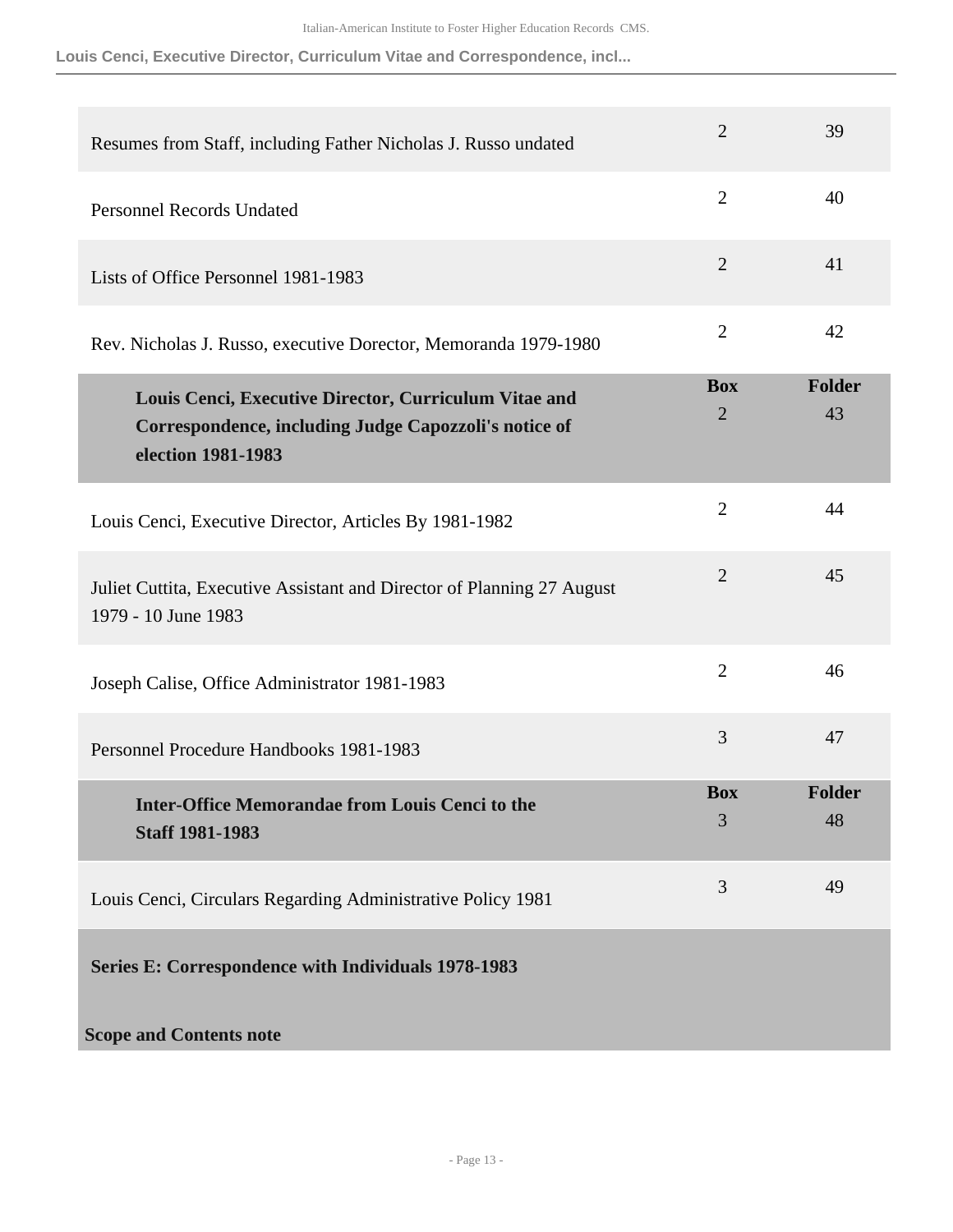These files consist primarily of correspondence. They also contain clippings, reports, brochures, and biographical materials. At the end there is a file with letters from state legislators to Russo, as well as Cenci's miscellaneous correspondence.

|                                                                                               | <b>Box</b> | Folder        |
|-----------------------------------------------------------------------------------------------|------------|---------------|
| Alielo, Dr. Stephen 1979-1982                                                                 | 3          | 50            |
| Amendola, Pasquale 1982-1983                                                                  | <b>Box</b> | Folder        |
|                                                                                               | 3          | 51            |
| <b>Cabral, Dennis 1981-1983</b>                                                               | <b>Box</b> | Folder        |
|                                                                                               | 3          | 52            |
| Calandra, Senator John D. 1979-1983                                                           | <b>Box</b> | <b>Folder</b> |
|                                                                                               | 3          | 53            |
| Cohen, Dr. Saul B., including material from Cohen's Assistant Rosemary<br>Stigliano 1981-1983 | 3          | 54            |
| Corbie, Dr. Leo 1982                                                                          | 3          | 55            |
| Cuomo, Governor Mario 1980-1983                                                               | 3          | 56            |
| Garber, Charles 1979-1980                                                                     | 3          | 57            |
| Gazzara, Senator Anthony 1979-1980                                                            | 3          | 58            |
| Gittel, Dr. Marilyn 1980                                                                      | 3          | 59            |
| Goldstein, Dr. Leon M. 1983                                                                   | <b>Box</b> | <b>Folder</b> |
|                                                                                               | 3          | 60            |
| Impellizzeri, Dr. Irene 1980                                                                  | <b>Box</b> | <b>Folder</b> |
|                                                                                               | 3          | 61            |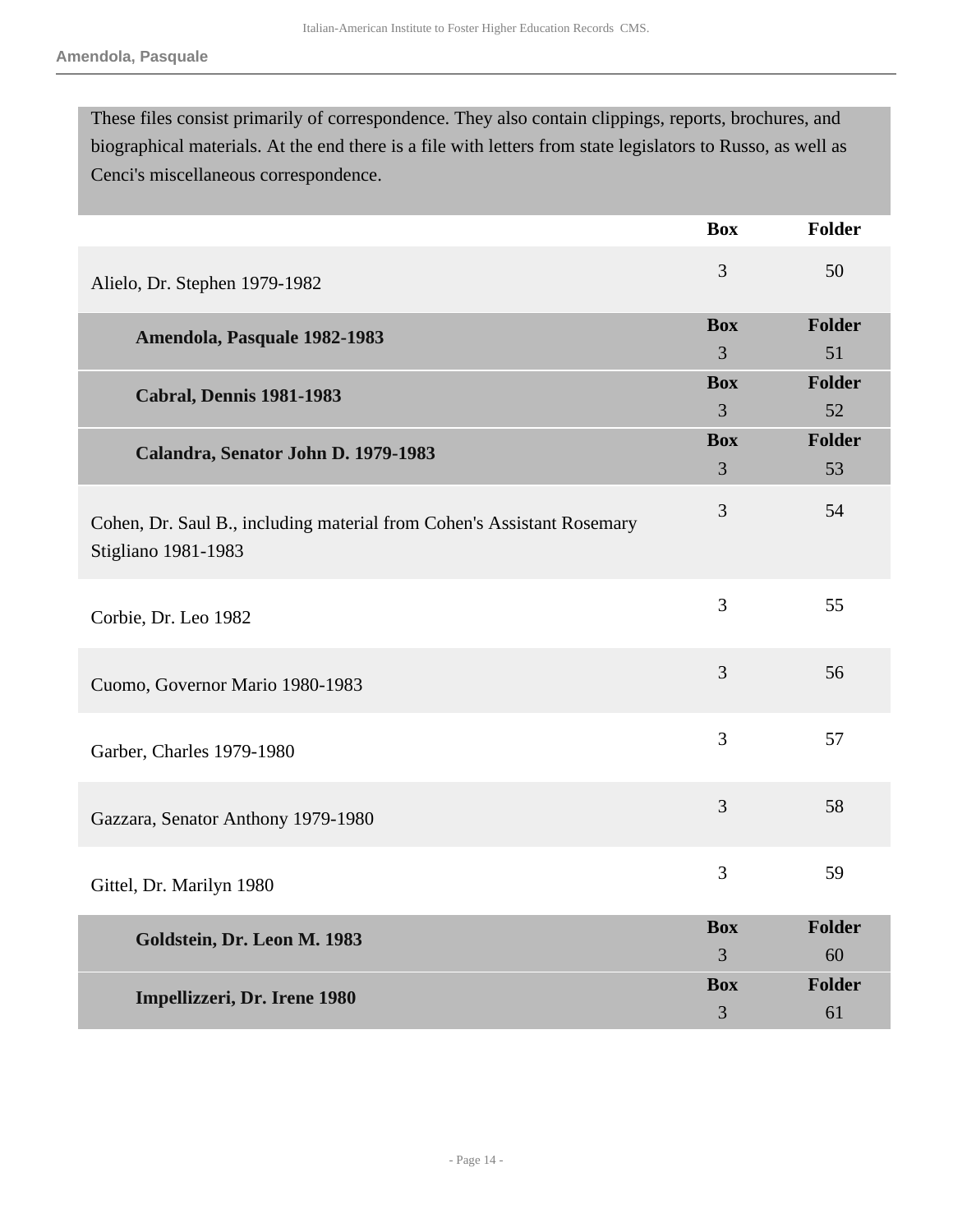| Kaufman, Dr. Barry 1982                                                                            | 3               | 62                  |
|----------------------------------------------------------------------------------------------------|-----------------|---------------------|
| Kibbee, Chancellor Robert J. 1979-1980                                                             | 3               | 63                  |
| Lanham-Giusti, Hedy 1983                                                                           | 3               | 64                  |
| Lief, Dr. Leonard 1982                                                                             | 3               | 65                  |
| Mauro, Nic, regarding discrimination at Kingsborough College 1983                                  | 3               | 66                  |
| <b>Murphy, Dr. Joseph 1982-1983</b>                                                                | <b>Box</b><br>3 | <b>Folder</b><br>67 |
| <b>Sirey Rietto, Dr. Dilean 1982</b>                                                               | <b>Box</b><br>3 | <b>Folder</b><br>68 |
|                                                                                                    |                 |                     |
| Van Ryn, Mike 1979                                                                                 | 3               | 69                  |
| Viscusi, Robert, including Letter Addressed to Luigi Barzini 1982                                  | 3               | 70                  |
| Weinberg, Judith 1980                                                                              | 3               | 71                  |
| Nicholas J. Russo, Letters Received from New York State<br>Legislators 1980                        | 3               | 72                  |
| Louis Cenci, Correspondence with Legislators in Albany, New York City,<br>and Washington 1981-1983 | 3               | 73                  |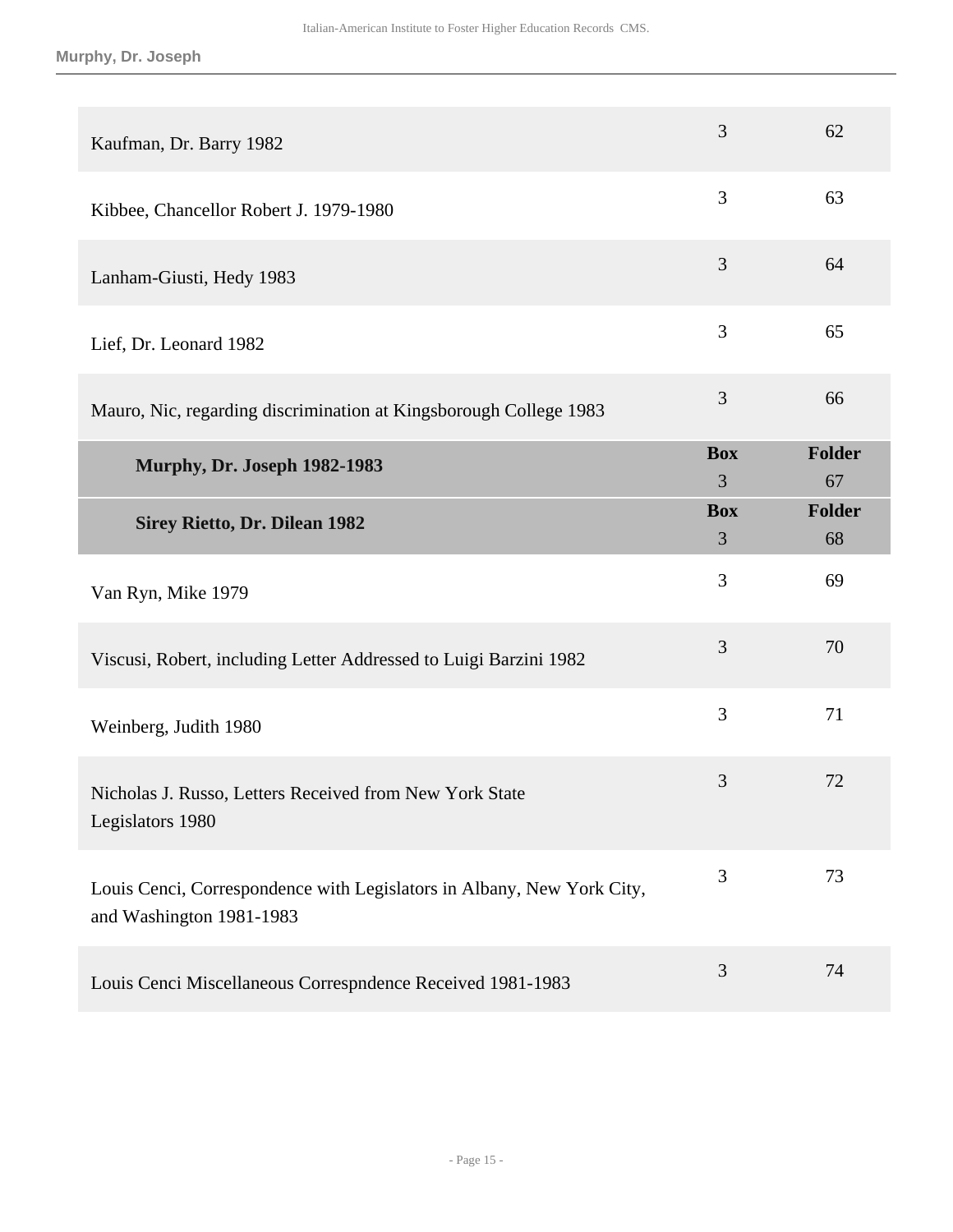| Louis Cenci Miscellaneous Correspondence Sent 1981-1983 |  |
|---------------------------------------------------------|--|

### **Series F: Minutes 1978-1983**

#### **Scope and Contents note**

Included are the minutes of the Institute's staff meetings held from September 15, 1981 to May 23, 1983; and the minutes of two meetings of the planning committee.

|                                                                    | <b>Box</b> | Folder |
|--------------------------------------------------------------------|------------|--------|
| Staff Meetings Agendas and Minutes 15 September 1981 - 23 May 1983 | 4          | 76     |
| Planning Committee, Two Meetings 22 October 1981 - 5 October 1982  |            |        |

#### **Series G: Finance 1978-1983**

#### **Scope and Contents note**

Includes material on the budget committee budgets for the years 1979-1983, financial statements from 1979-1982 and miscellanous insurance policies. Also included are files on wage reports, tax statements, and New York State and Federal Tax payments. There is a large run of check requests forms from 1979-1983, invoices and vouchers paid. Finally, in the oversize material there are wage and tax registers and pay-roll worksheets.

|                                                                                | <b>Box</b> | <b>Folder</b> |
|--------------------------------------------------------------------------------|------------|---------------|
| Budget Committee Members, Notices of Meetings, and<br>Correspondence 1981-1982 | 4          | 78            |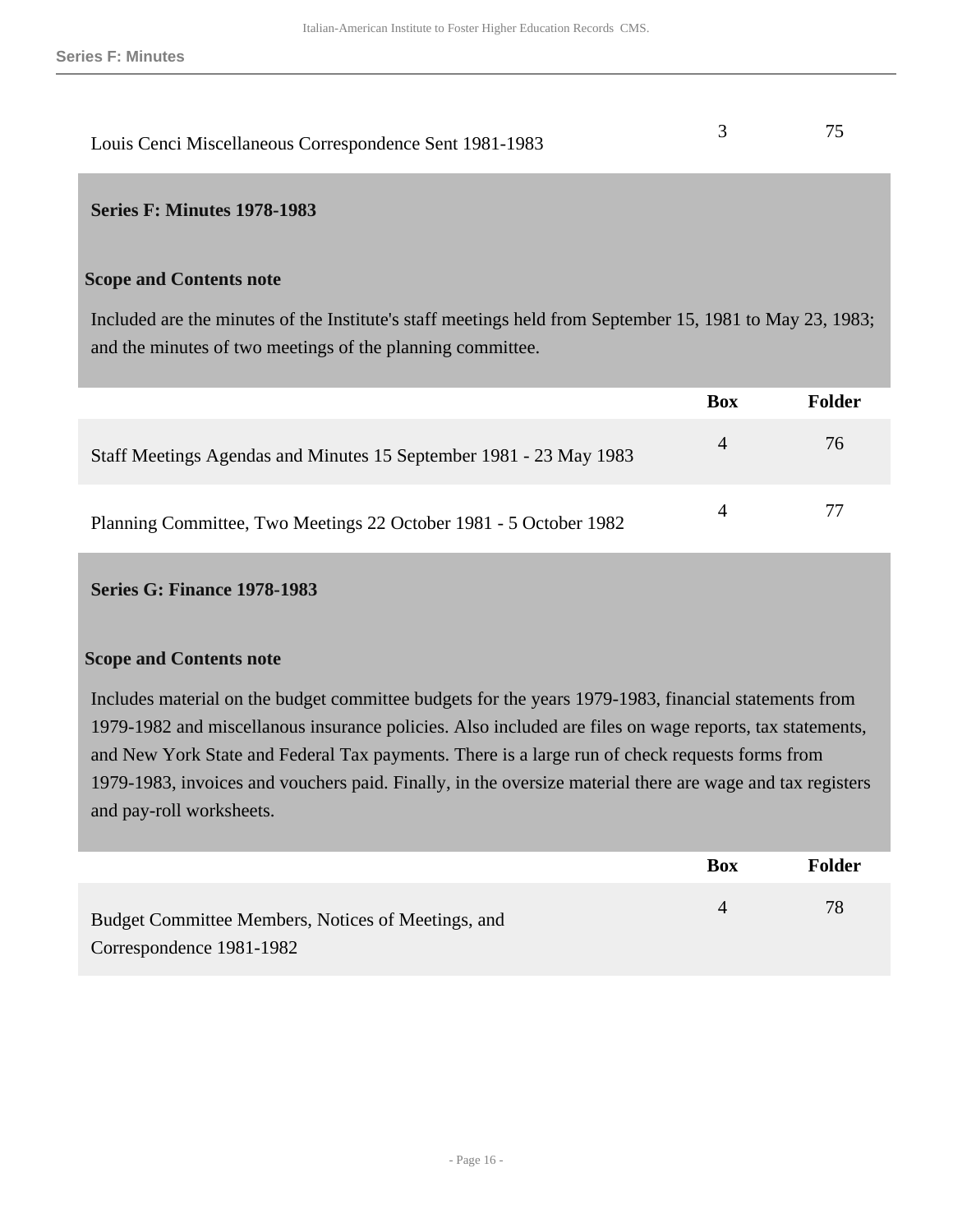| Budget Reports and Budget Proposals Submitted by the Institute to the | 79 |
|-----------------------------------------------------------------------|----|
| Budget Committee 1982-1983                                            |    |

| <b>Rudget 1 1979</b>                   | <b>Box</b><br>$\overline{4}$ | Folder<br>80 |
|----------------------------------------|------------------------------|--------------|
| <b>Budget 2 1980</b>                   | $\overline{4}$               | 81           |
| <b>Budget 3 1981</b>                   | $\overline{4}$               | 82           |
| <b>Budget 4 1982</b>                   | $\overline{4}$               | 83           |
| <b>Budget 5 1983</b>                   | $\overline{4}$               | 84           |
| Financial Statement 1 1979 October     | $\overline{4}$               | 85           |
| Financial Statement 2 31 January 1980  | $\overline{4}$               | 86           |
| Financial Statement 3 30 April 1980    | $\overline{4}$               | 87           |
| Financial Statement 4 31 July 1980     | $\overline{4}$               | 88           |
| Financial Statement 5 31 January 1982  | $\overline{4}$               | 89           |
| Financial Statement 6 30 April 1982    | $\overline{4}$               | 90           |
| Financial Statement 7 30 June 1982     | $\overline{4}$               | 91           |
| Financial Statement 8 31 December 1982 | $\overline{4}$               | 92           |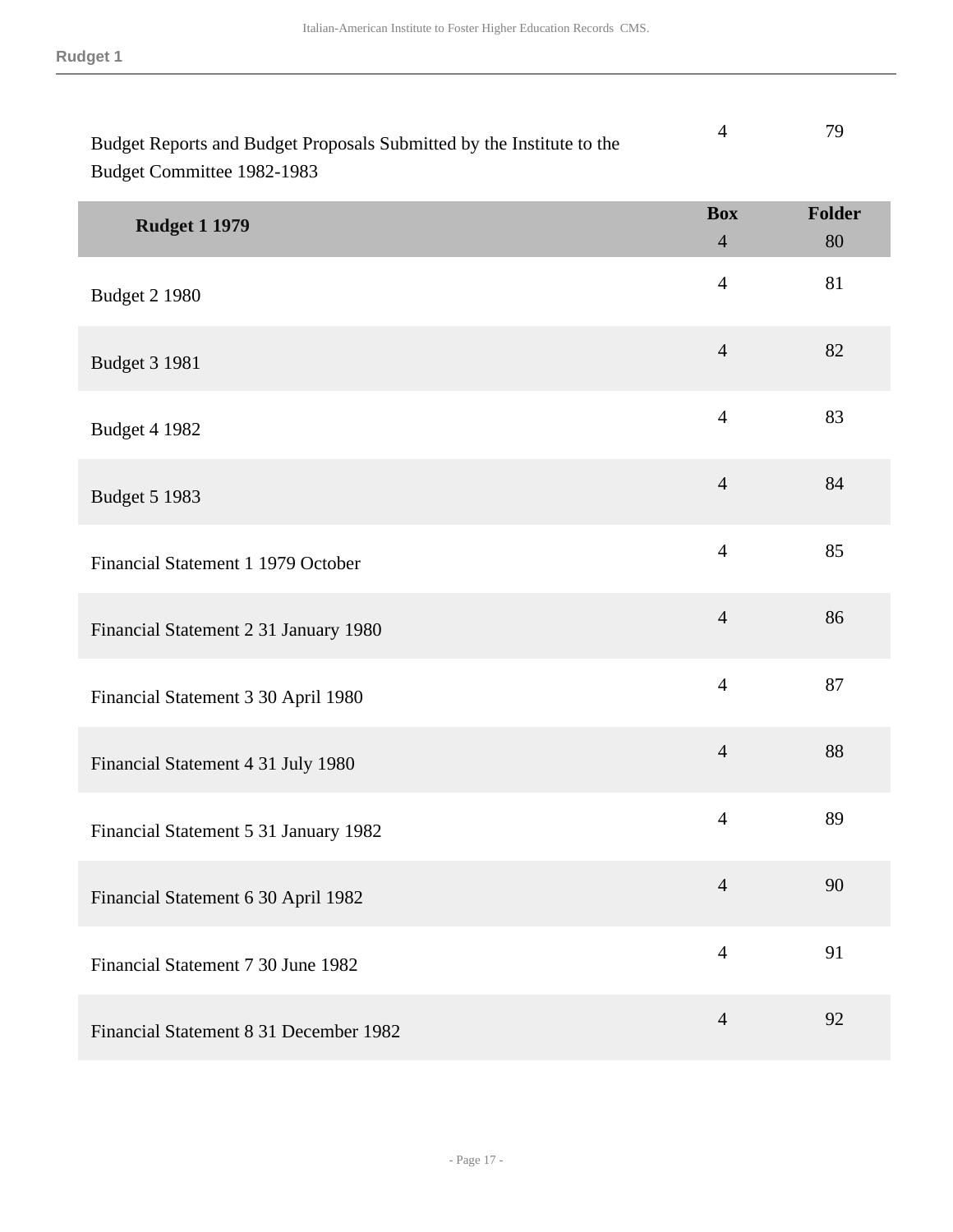| Correspondence between the Italian-American Institute and Bachman,<br>Schwartz & Abramson, C.P.A. 1981-1983                                           | $\overline{4}$  | 93                  |
|-------------------------------------------------------------------------------------------------------------------------------------------------------|-----------------|---------------------|
| Insurance 1 1981                                                                                                                                      | 5               | 94                  |
| Insurance 2 1982                                                                                                                                      | 5               | 95                  |
| Insurance 3 1983                                                                                                                                      | 5               | 96                  |
| Wage Reports 1981-1983                                                                                                                                | 5               | 97                  |
| <b>Wage and Tax Statements 1981-1982</b>                                                                                                              | <b>Box</b><br>5 | <b>Folder</b><br>98 |
| Correspondence between the Institute and New York State, New<br>York State tax forms, and records of tax payments made to New York<br>State 1981-1982 | 5               | 99                  |
| Federal Tax Forms and Copies of Tax Payments 1981-1983                                                                                                | 5               | 100                 |
| Tax-Exempt Status Material 1979-1982                                                                                                                  | 5               | 101                 |
| Internal Revenue Service Correspondence and Tax Forms 1979-1983                                                                                       | 5               | 102                 |
| Check Nos. 1001-1050 undated                                                                                                                          | 5               | 103                 |
| Check Nos. 1051-1068, 1083-1085 undated                                                                                                               | 5               | 104                 |
| Check Nos. 1100-1150 undated                                                                                                                          | 5               | 105                 |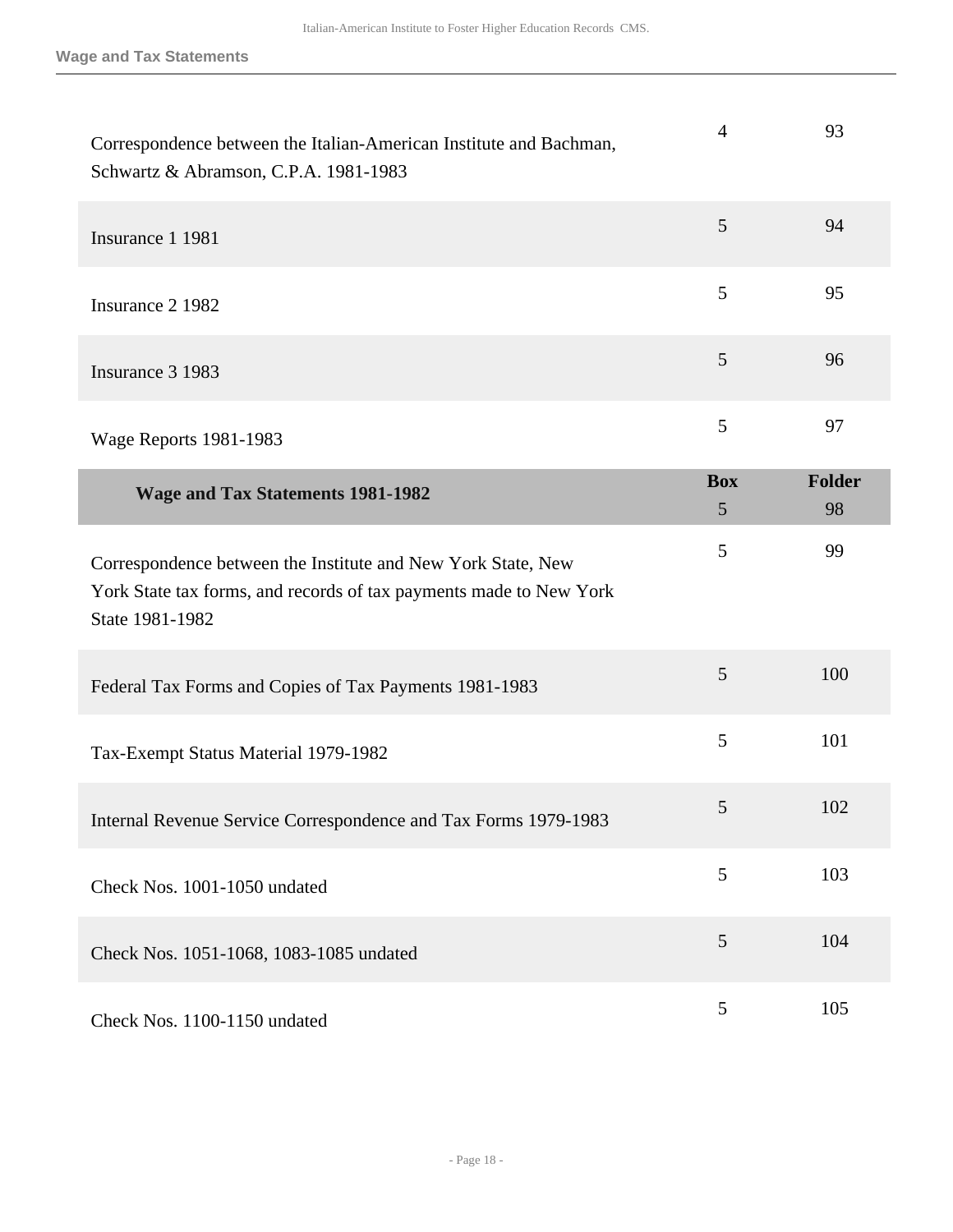| Check Nos. 1157-1199 undated | 5              | 106 |
|------------------------------|----------------|-----|
| Check Nos. 1200-1250 undated | 6              | 107 |
| Check Nos. 1251-1300 undated | 6              | 108 |
| Check Nos. 1301-1350 undated | 6              | 109 |
| Check Nos. 1351-1400 undated | 6              | 110 |
| Check Nos. 1401-1450 undated | 6              | 111 |
| Check Nos. 1451-1500 undated | 6              | 112 |
| Check Nos. 1501-1550 undated | 6              | 113 |
| Check Nos. 1551-1559 undated | $\overline{7}$ | 114 |
| Check Nos. 1600-1649 undated | $\overline{7}$ | 115 |
| Check Nos. 1650-1699 undated | $\tau$         | 116 |
| Check Nos. 1700-1749 undated | $\tau$         | 117 |
| Check Nos. 1750-1799 undated | $\overline{7}$ | 118 |
| Check Nos. 1800-1820 undated | $\overline{7}$ | 119 |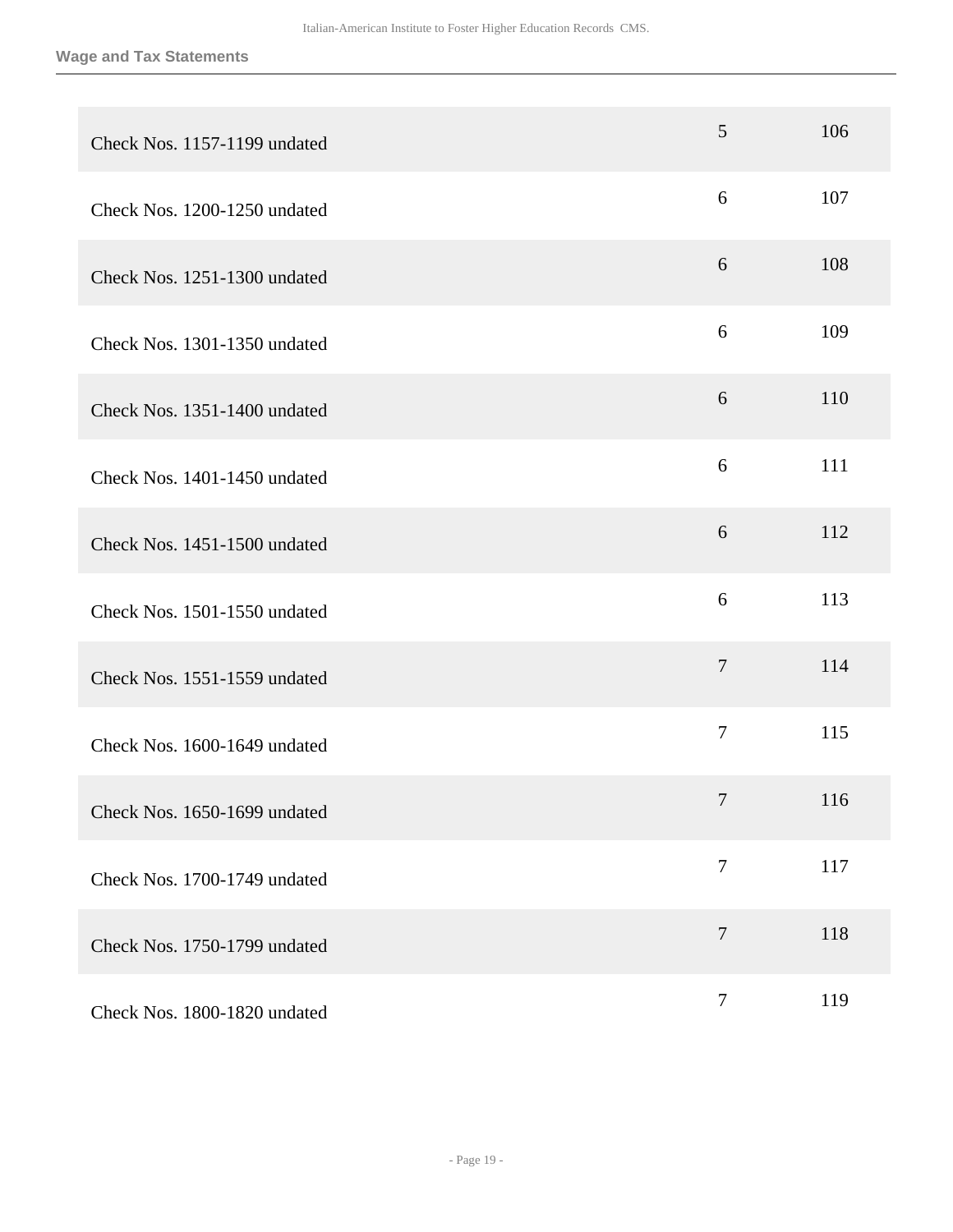| Check Nos. 1822-1948 undated | 8               | 120           |
|------------------------------|-----------------|---------------|
| Check Nos. 1849-1871 undated | 8               | 121           |
| Check Nos. 1874-1892         | 8               | 122           |
| Check Nos. 1893-1897 undated | 8               | 123           |
| Check Nos.1898-1913 undated  | 8               | 124           |
| Check Nos. 1914-1946 undated | 8               | 125           |
| Check Nos. 1947-1968 undated | 8               | 126           |
| Check Nos. 1976-1999 undated | $8\,$           | 127           |
| check Nos. 2000-2031 undated | 8               | 128           |
| Check Nos. 2032-2059 undated | 9               | 129           |
| Check Nos. 2060-2095 undated | <b>Box</b><br>9 | Folder<br>130 |
| Check Nos. 2088-2130 undated | 9               | 131           |
| Check Nos. 2131-2160 undated | 9               | 132           |
| Invoices Paid 1 1979 October | 9               | 133           |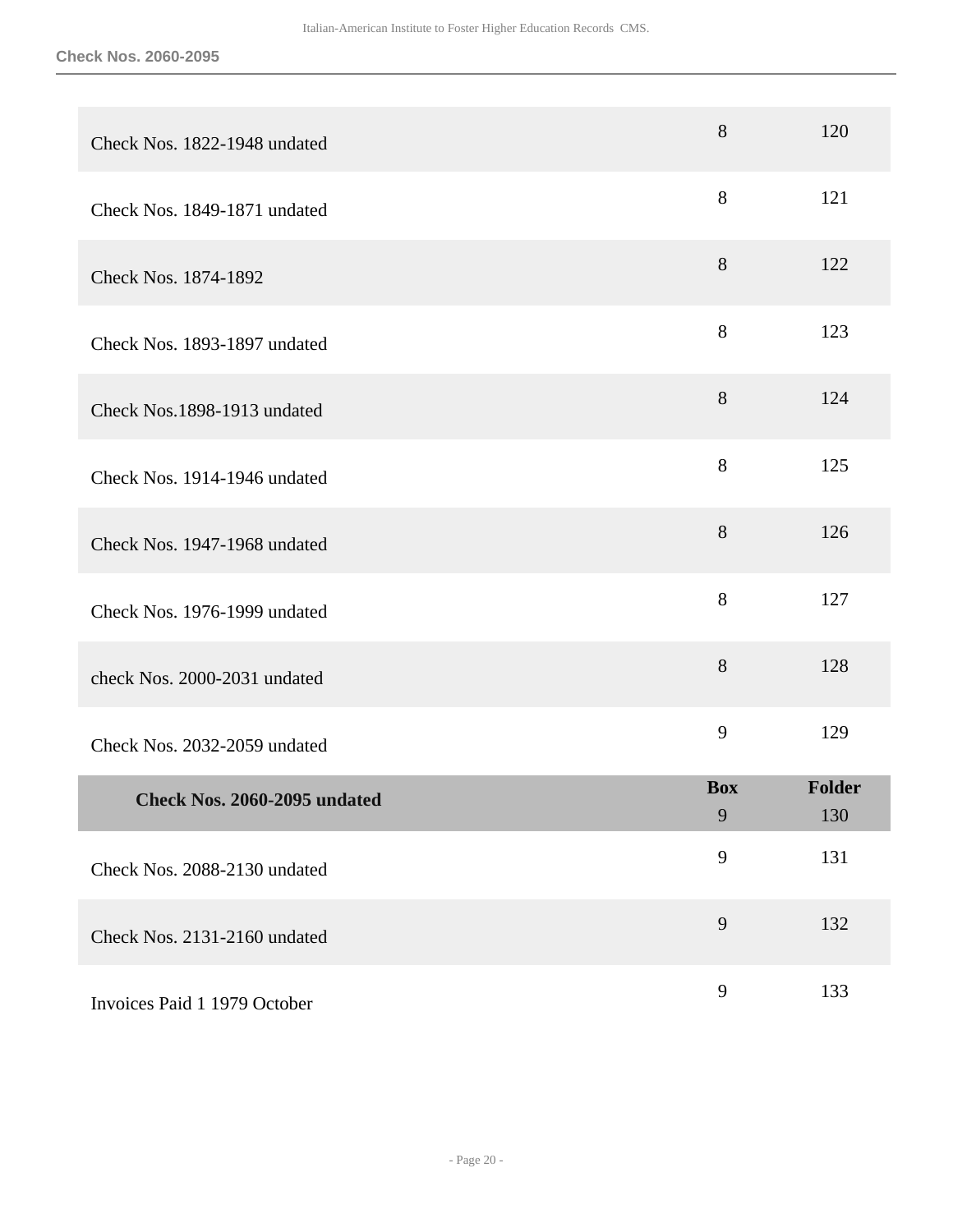#### **Series H: Progress Reports**

| Invoices Paid 2 1979 November                 | 9  | 134 |
|-----------------------------------------------|----|-----|
| Invoices Paid 3 1979 December                 | 9  | 135 |
| Invoices Paid 4 1980 January                  | 9  | 136 |
| Expense Vouchers 1 1979 October-December      | 9  | 137 |
| Expense Vouchers 2 1979 January-March         | 9  | 138 |
| Oversize Wages and Tax Register 1982          | 10 | 139 |
| Oversize Payroll Work Sheet 1 1982-1983       | 10 | 140 |
| Oversize Payroll Work Sheet 2 1983            | 10 | 141 |
| Oversize Payroll Register 1982-1983           | 10 | 142 |
| Oversize Management Payroll Summary 1982-1983 | 10 | 143 |
| <b>Series H: Progress Reports 1978-1983</b>   |    |     |

## **Scope and Contents note**

Included are nine reports, published intermittently through the years, giving account of the Institute's total activities.

**Box Folder**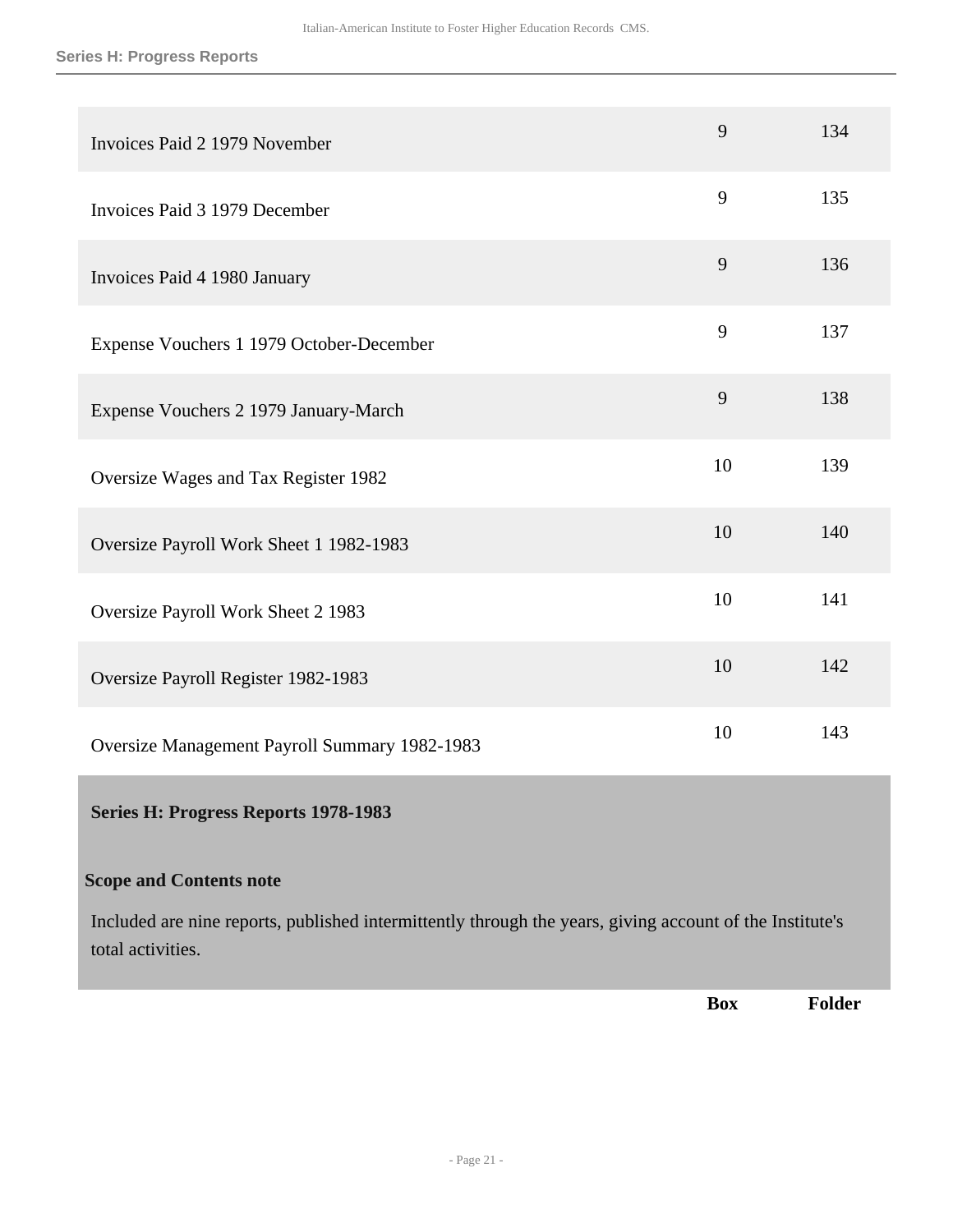| Progress Report 1 11 September 1979                                                   | 11               | 144                  |
|---------------------------------------------------------------------------------------|------------------|----------------------|
| Progress Report 2 26 October 1979                                                     | 11               | 145                  |
| Progress Report 3 23 January 1980                                                     | 11               | 146                  |
| Progress Report 4 undated                                                             | 11               | 147                  |
| Progress Report 5 30 September 1981                                                   | 11               | 148                  |
| Progress Report 6 7 January 1982                                                      | 11               | 149                  |
|                                                                                       |                  |                      |
| Progress Report 7 September 1981 - Jaun 1982                                          | 11               | 150                  |
| <b>Progress Report 8 1 July 1982 - 30 June 1983</b>                                   | <b>Box</b><br>11 | <b>Folder</b><br>151 |
| Interim Report to State Education Department 24 November 1981                         | 11               | 152                  |
| Cover Letters for Mailing Progress Reports to Italian-American<br>Legislators undated | 11               | 153                  |
| Louis Cenci Thank Yous for Reports 1982                                               | 11               | 154                  |

**Series I: Search Committee for a New City University of New York (CUNY) Chancellor 1982**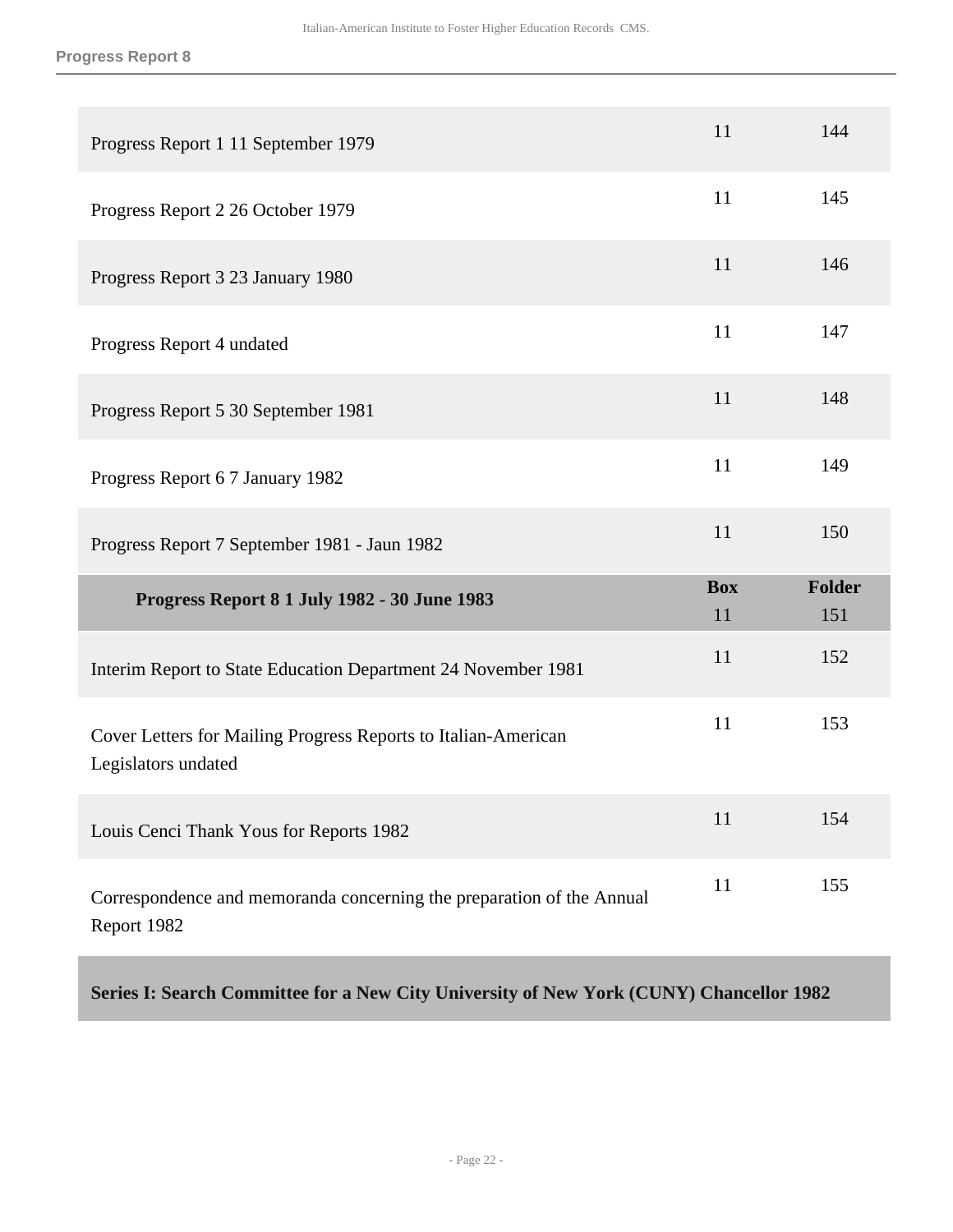## **Scope and Contents note**

This small file contains correspondence, list of members, and a report of the Ad Hoc Committee of Italian-Americans organized by the Institute to help the Search Committee choose a chancellor.

|                                                                                                                             | <b>Box</b> | Folder |
|-----------------------------------------------------------------------------------------------------------------------------|------------|--------|
| Ad Hoc Committee of National and Local Italian-American Organizations<br>Membership List and Correspondence 1982            | 11         | 156    |
| Ad Hoc Committee of National and Local Italian-Anerican<br>Organizations Report ot City Univrsity of New York (CUNY) Search | 11         | 157    |
| Committee undated                                                                                                           |            |        |

## **Series J: Miscellaneous Records 1978-1983**

## **Scope and Contents note**

Consists of reports to the Institute on conferences given by other institutions; an inventory of the furniture and library owned by the Institute, lists of Italian-American legislators, and Italian-American parishes in New York City.

|                                                                                | <b>Box</b> | <b>Folder</b> |
|--------------------------------------------------------------------------------|------------|---------------|
| Master Mailling List undated                                                   | 11         | 158           |
| List of Italian-American Parishes in New York City undated                     | 11         | 159           |
| Photocopies of Clippings undated                                               | 11         | 160           |
| List of Italian-American Legislators and Other Government<br>Officials undated | 11         | 161           |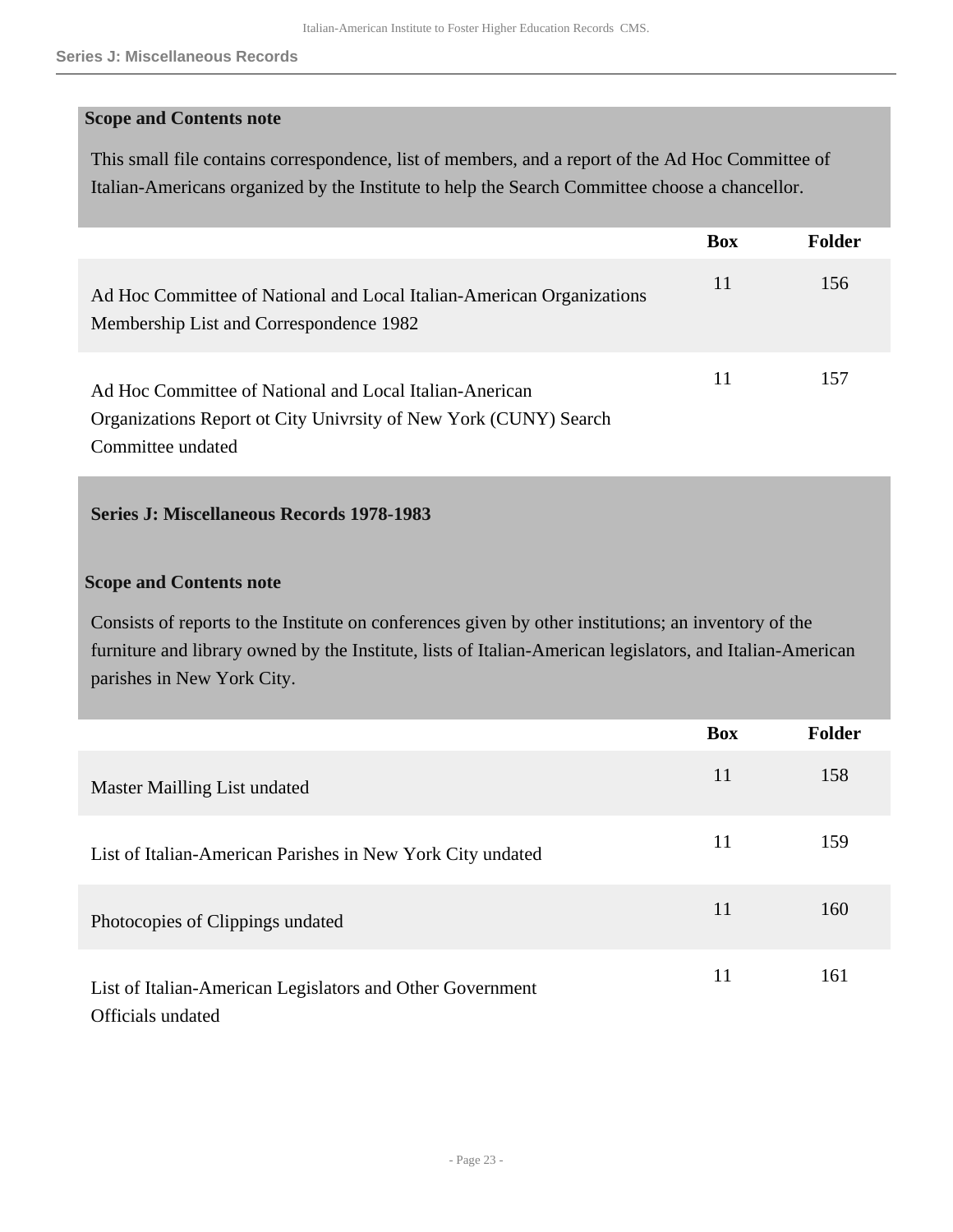#### **Sub-Group III: Division of Academic Affairs**

| Press Releases 1979                                                                                                                     | 11 | 162 |
|-----------------------------------------------------------------------------------------------------------------------------------------|----|-----|
| Report on Field Trips and Conferences 1979-1980                                                                                         | 11 | 163 |
| Dr. Gabriel Marruzzo, "The Ameircan Image in Italy, the Italian Image in<br>the United States," Columbia University, New York City 1980 | 11 | 164 |
| Inventory of Furniture, Audiovisual Aids, Library, Texts and Material<br>Related to Counseling Held by the Institute undated            | 11 | 165 |

## **Sub-Group III: Division of Academic Affairs 1978-1983**

#### **Scope and Contents note**

The Italian-American Institute to Foster Higher Education carried out its mission to attract and retain Italian-American New Yorkers of college age at CUNY in part by researching the issues in its field. Funds received from New York State were set aside to contract with consultants to conduct research into the Italian-American student experience at CUNY, and also to conduct research on Italian Americans in the professions in the Greater New York Metropolitan Area, providing data that could be used to counsel Italian-American students as to viable careers. Files in this Sub-Group document the workings of this system. They identify both the personnel at the Institute who managed the system and the consultants who wrote the reports the subjects studied, the methodologies used, and the conclusions reached. Several of the consultants, such as Dr. Jerome Krase and Professor Rocco Caporale, emerged as significant scholars of New York City Italian-American life. The Sub-Group also documents the way the Institute carried out its mission to disseminate as well as as collect information, with its file on the Institute's College Lecture Programs.

## **Series A: Personnel 1978-1983**

#### **Scope and Contents note**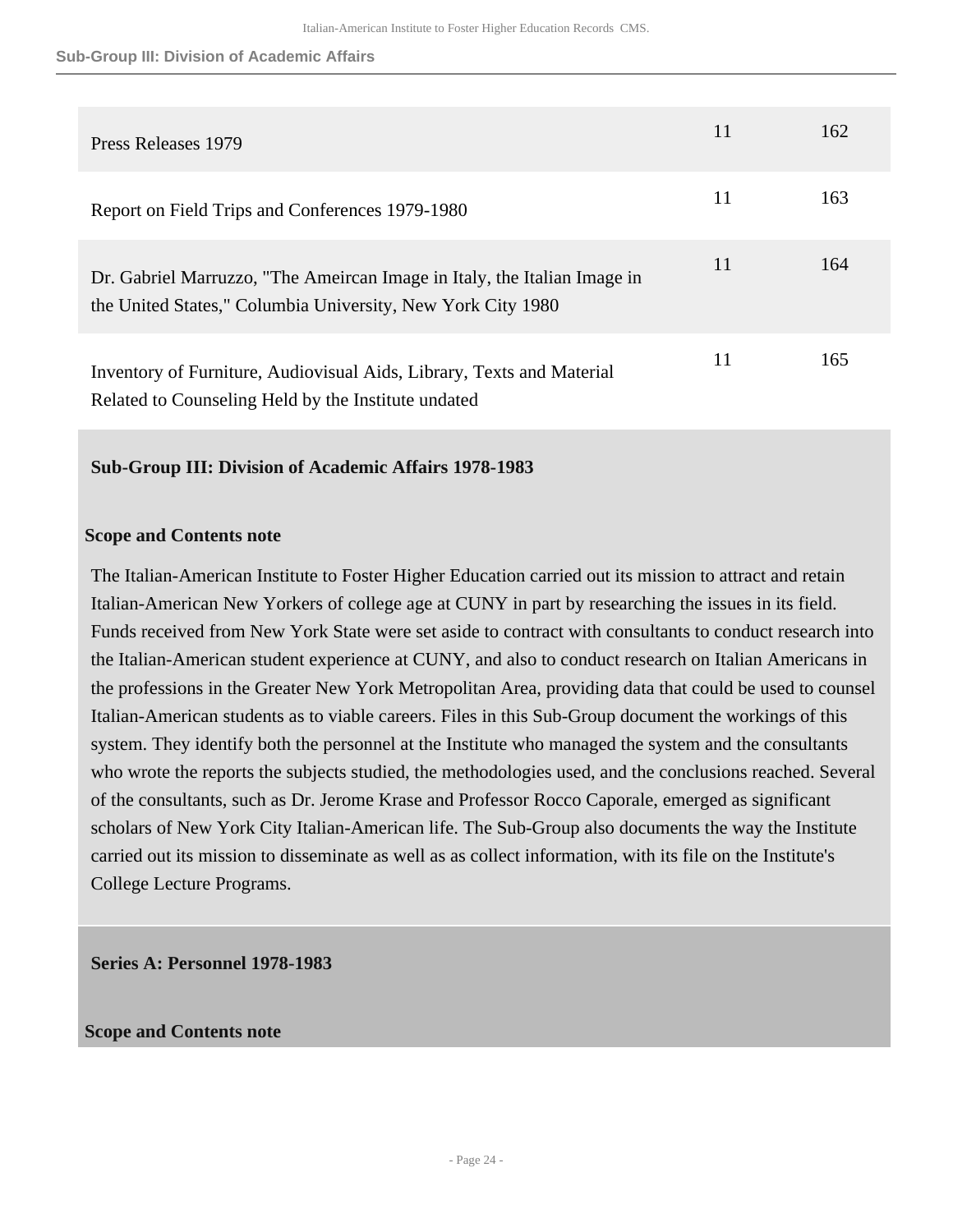| Contains files on Ida Corvino Miletich and Pasquale Perretta, Directors of Academic Affairs, Lawrence |
|-------------------------------------------------------------------------------------------------------|
| Castiglione, consultant, and Edward Manzitti, the Institute's research director.                      |

|                                                      | <b>Box</b> | <b>Folder</b> |
|------------------------------------------------------|------------|---------------|
| Ida Corvino Miletich, Director 1979-1980             | 11         | 166           |
| Pasquale Perretta, Director 1981-1982                | 11         | 167           |
| Cenci-Perretta Memorandae 1981-1982                  | 11         | 168           |
| Miscellaneous Printed Material 1981-1982             | 11         | 169           |
| Dr. Edward T. Manzitti, Research Assistant 1981-1983 | 11         | 170           |
| Applications for Employment undated                  | 12         | 171           |
| Dr. Lawrence V. Castiglione, Consultant undated      | 12         | 172           |

## **Series B: Consultant's Contracts 1978-1983**

## **Scope and Contents note**

The Institute employed consultants to prepare studies on specific questions pertaining to Italian-American students and Italian-Americans in general. The file consists of correspondence between the Institute and consultants, agreements with the title of the project, and copies of the report.

|                                                          | <b>Box</b> | Folder |
|----------------------------------------------------------|------------|--------|
| Copies of Forms Used for Consultant's Contracats undated |            | 173    |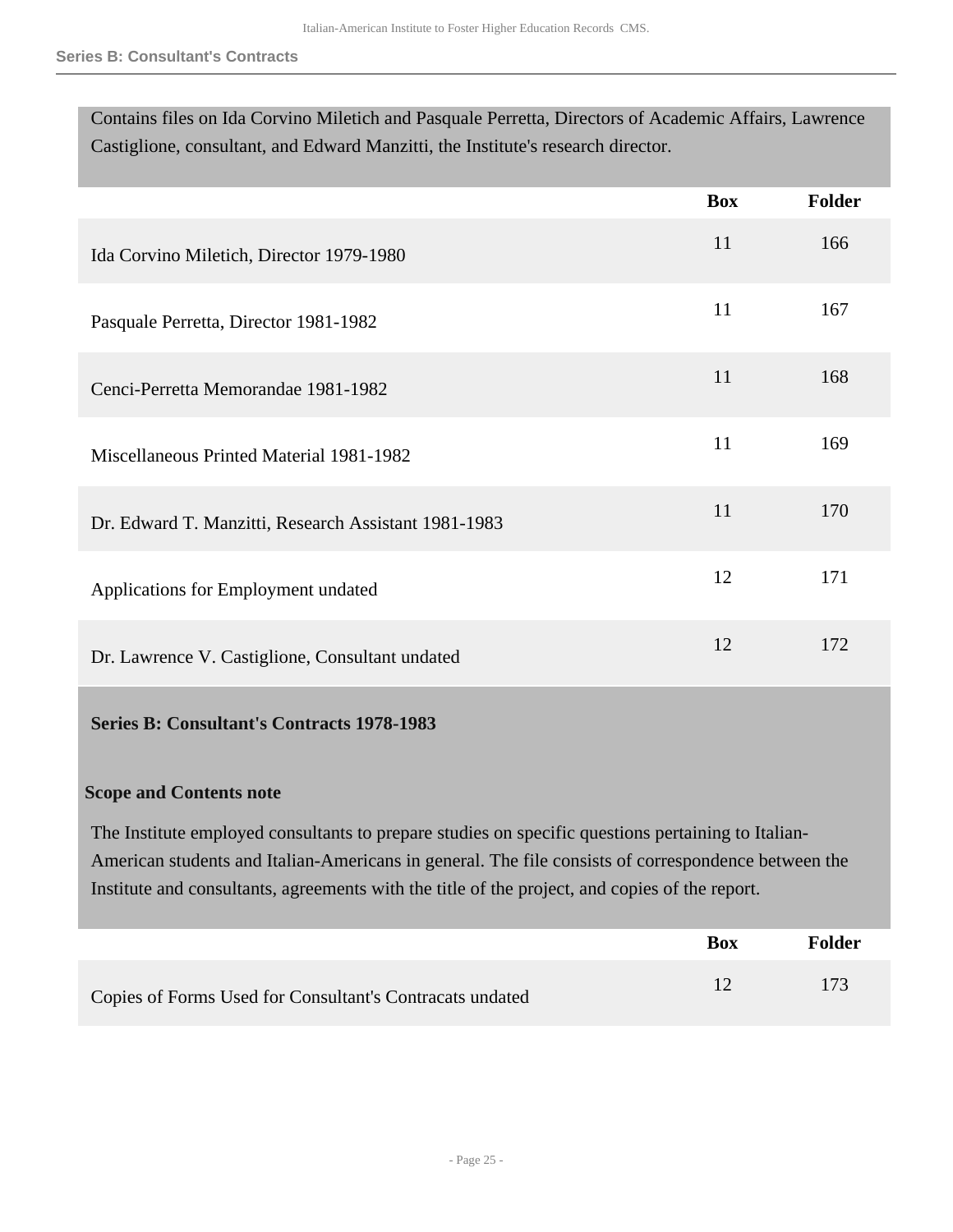| Six Consultant's Contracts undated                                                                                                                                                    | 12 | 174 |
|---------------------------------------------------------------------------------------------------------------------------------------------------------------------------------------|----|-----|
| Correspondence and Contract between the Institute and Jerome Krase<br>Regarding "The Visual History of Italians-Americans" and "Italian-<br>American College Students Revisited" 1982 | 12 | 175 |
| Correspondence between Louis Cenci and Jerome Krase regarding<br>Research into the Problems of Italians Immigrants in the United<br>States 1982                                       | 12 | 176 |
| Jerome Krase, "Italian-American Student Resarch," handwritten and typed<br>copies 1980                                                                                                | 12 | 177 |
| Professor Vincent J. Fuccillo and Dr. Jerome Krase, "Italian-Americans<br>and College Life: A Survey of Student Experiences at Brooklyn<br>College" 1975                              | 12 | 178 |
| Contracats between the Institute, Jerome Krase and Rocco Caporale<br>regarding History of Italian-Americans 1982-1983                                                                 | 12 | 179 |
| Interdisciplinary Multivolume Publication Titled History of Italian<br>Americans: Proposal, Final Report on Feasability Study, Progress Report<br>and Interim Report 1982-1983        | 12 | 180 |
| Correspondence between the Institute, Professor Rocco Caporale and Dr.<br>Jerome Krase 1982-1983                                                                                      | 12 | 181 |
| Curriculum Vitae of Professor Rocco Caporale and Dr. Jerome<br>Krase 1982-1983                                                                                                        | 12 | 182 |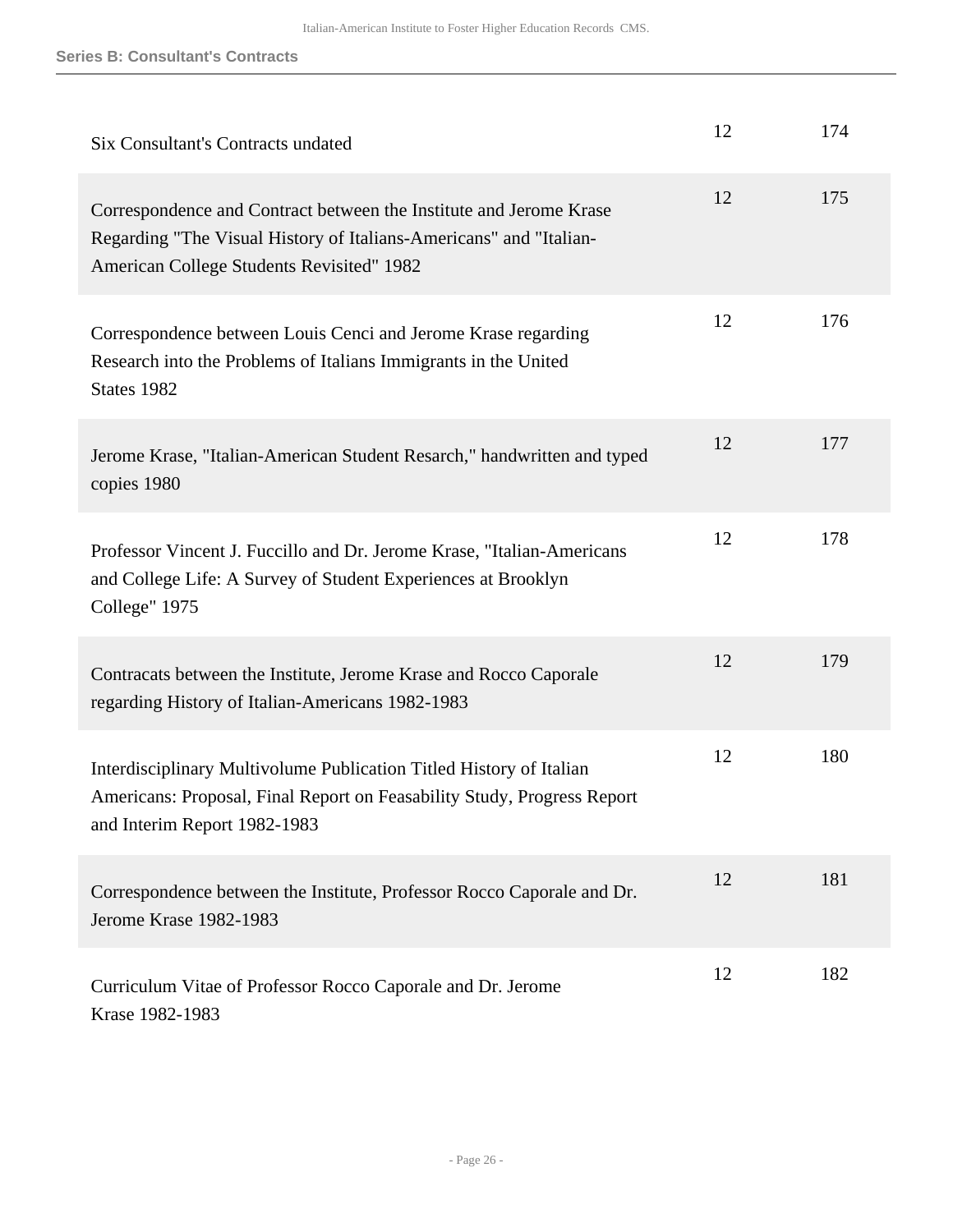**Agreement between the Institue and Dr. Rosanna Martorella regarding Italia...**

| Agreement between the Institue and Dr. Rosanna Martorella<br>regarding Italian Americans and the Medical Profession 29 March<br>1983                                                                                                                                                                                               | <b>Box</b><br>12 | <b>Folder</b><br>183 |
|------------------------------------------------------------------------------------------------------------------------------------------------------------------------------------------------------------------------------------------------------------------------------------------------------------------------------------|------------------|----------------------|
| Dr. Rosanna Martorella, Italian Americans and the Medical Profession,<br>Correspondence 1 1982-1983                                                                                                                                                                                                                                | 12               | 184                  |
| Dr. Rosanna Martorella, Italian Americans and the Medical Profession,<br>Correspondence 2 1982-1983                                                                                                                                                                                                                                | 12               | 185                  |
| Dr. Rosanna Martorella, Italian Americans and the Medical Profession,<br>Progress Report 1982-1983                                                                                                                                                                                                                                 | 12               | 186                  |
| Dr. Rosanna Martorella, Italian Americans and the Medical Profession,<br>Preliminary Summary 1982-1983                                                                                                                                                                                                                             | 12               | 187                  |
| Dr. Rosanna Martorella, Italian Americans and the Medical Profession,<br>Report, three copies 1982-1983                                                                                                                                                                                                                            | 12               | 188                  |
| Dr. Rosanna Martorella, Italian Americans and the Medical Profession,<br>articles by Richard Alba forwarded to Louis Cenci: Organized Crime and<br>American Life, Patterns of Interfaith Marriage Among American Cahtlics;<br>Social Assimilation Among American Catholic Groups, and Ethnicity in<br>the American Elite 1982-1983 | 12               | 189                  |
| Dr. Lawrence V. Casatiglione, A Demographic Study of Italian-<br>American College Students Attending City University of New York,<br>Correspondence 1982-1983                                                                                                                                                                      | 12               | 190                  |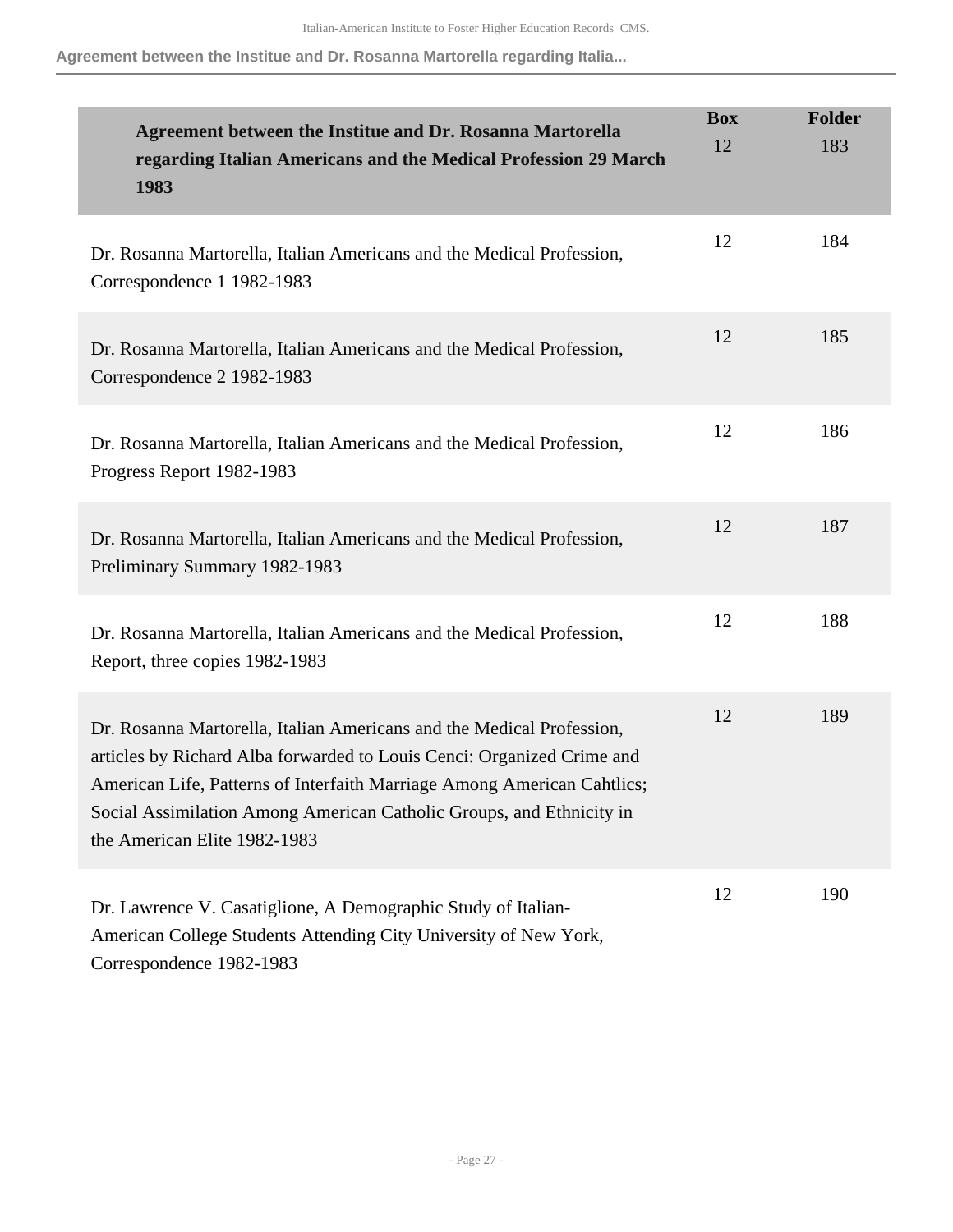**Agreement between the Institue and Dr. Rosanna Martorella regarding Italia...**

| Dr. Lawrence V. Castiglione, A Demographic Study of Italian-American<br>College Students Attending City University of New York, Interim<br>Report 1982-1983                                                                                                                                        | 12 | 191 |
|----------------------------------------------------------------------------------------------------------------------------------------------------------------------------------------------------------------------------------------------------------------------------------------------------|----|-----|
| Dr. Lawrence V. Castiglione, A Demographic Study of Italian-American<br>College Students Attending City University of New York, Summary<br>Report 1982-1983                                                                                                                                        | 12 | 192 |
| Dr. Lawrence V. Castiglione, A Demographic Study of Italian-American<br>College Students Attending City University of New York, Report, three<br>copies 1982-1983                                                                                                                                  | 12 | 193 |
| Dr. Aaron S. Carton, History Textbook Review for Grades K-12, the<br>Italian-Americann Experience, Consultant Agreement 1982-1983                                                                                                                                                                  | 12 | 194 |
| Dr. Aaron S. Carton, History Textbooks Review for Grades K-12, Italian-<br>American Experience, Correspondence between the Institute and Dr.<br>Carton 1982-1983                                                                                                                                   | 13 | 195 |
| Dr. Aaron S. Carton, History Textbooks Review for Grades K-12, Italian-<br>American Experience, Correspondence between the Institute and the<br>Commission for Social Justice of the Order of Sons of Italy in America<br>regarding treatment of Italian Americans in U.S. history texts 1982-1983 | 13 | 196 |
| Dr. Aaron S. Carton, History Textbooks Review for Grades K-12, Italian-<br>American Experience, List and Correspondence with Educators regarding<br>Reviewing Dr. Carton's Proposal for a Textbook 1982-1983                                                                                       | 13 | 197 |
| Dr. Aaron S. Carton, History Textbooks Review for Grades K-12, Italian<br>American Experience, Miscellaneous Correspondence 1982-1983                                                                                                                                                              | 13 | 198 |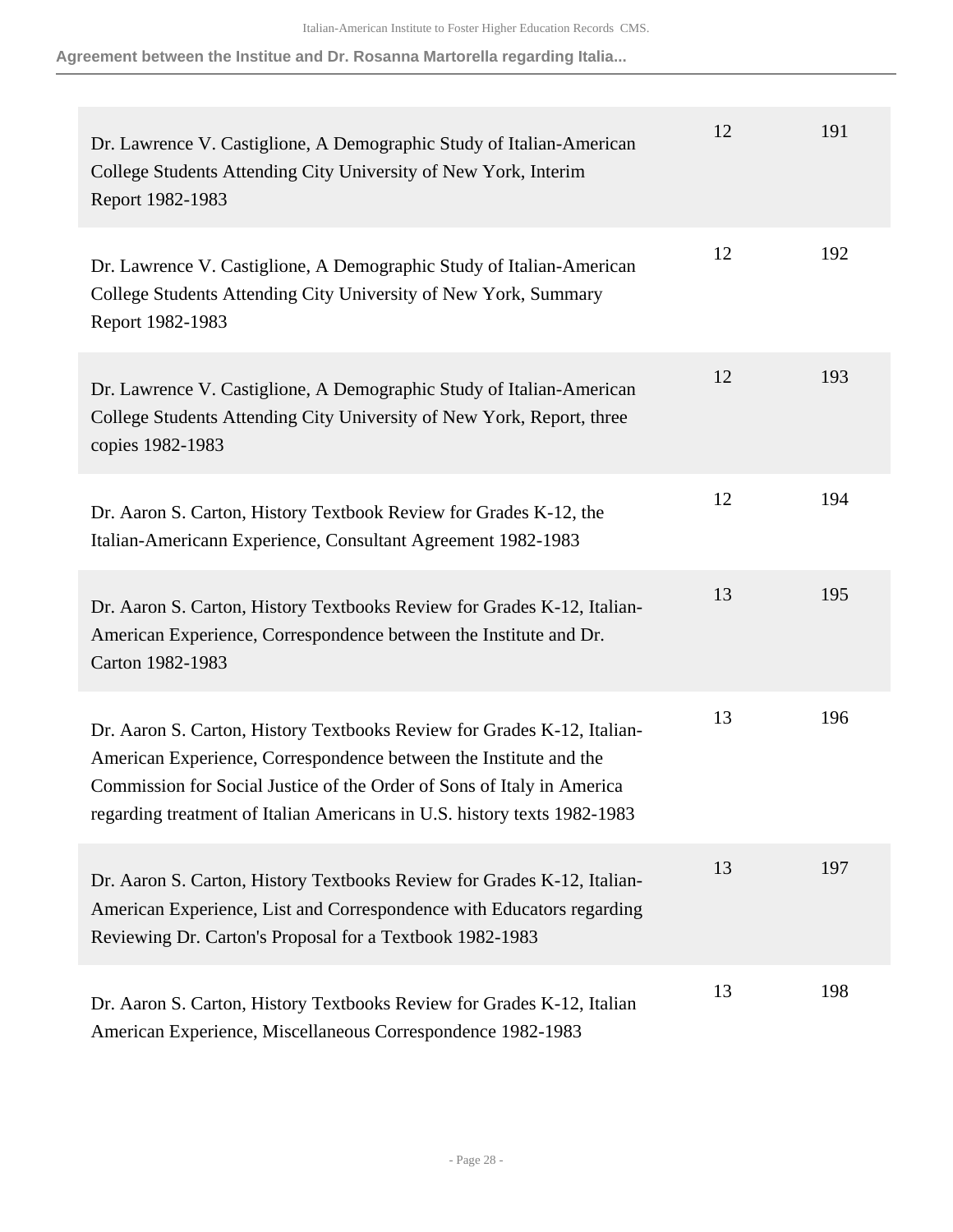**Agreement between the Institue and Dr. Rosanna Martorella regarding Italia...**

| Dr. Aaron S. Carton, History Textbooks Review for Grades K-12, Italian-<br>American Experience, Proposal for Content Analysis of Major Social<br>Studies and History Textbooks from Grades K-12, Revised Proposal,<br>Progress Report, and Second Progress Report 1982-1983 | 13 | 199 |
|-----------------------------------------------------------------------------------------------------------------------------------------------------------------------------------------------------------------------------------------------------------------------------|----|-----|
| Dr. Henry Grayson, National Institute for the Psychotherapies, Ethno-<br>therapy for Italian Americans, Agreement between the Institute and Dr.<br>Grayson undated                                                                                                          | 13 | 200 |
| Dr. Henry Grayson, National Institute for the Psychotherapies, Ethno-<br>therapy for Italian Americans, Correspondence 1982-1983                                                                                                                                            | 13 | 201 |
| Dr. Henry Grayson, National Institute for the Psychotherapies, Ethno-<br>therapy for Italian Americans, Proposal, Dissertation Proposal, First<br>Progress Report, Second Progress Report, Staff Curriculum Vitae, and<br>Proposed Press Release undated                    | 13 | 202 |
| Dr. Henry Grayson, National Institute for the Psychotherapies, Ethno-<br>therapy for Italian Americans, Questionnaire Administered to Study<br>Participants undated                                                                                                         | 13 | 203 |
| Dr. Robert Viscusi, Italian International Studies, Agreement between the<br>Institute and Dr. Viscusi 1982                                                                                                                                                                  | 13 | 204 |
| Dr. Robert Viscusi, Italian International Studies, Correspondence 1982                                                                                                                                                                                                      | 13 | 205 |
| Feasibility Study Report on Italian International Studies: A Proposal for an<br>Interdisciplinary Program at Brooklyn College undated                                                                                                                                       | 13 | 206 |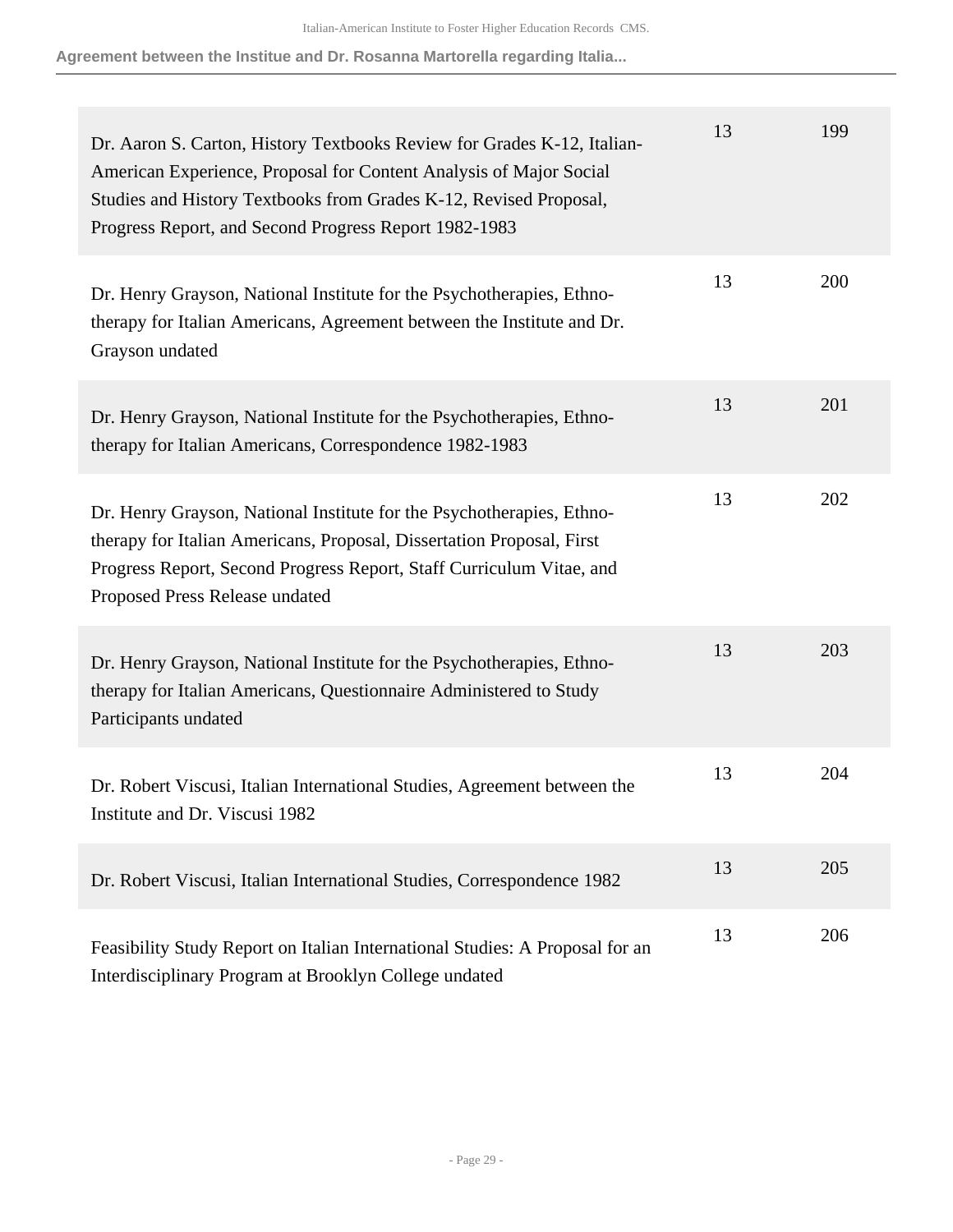## **Series C: College Lecture Program 1978-1983**

## **Scope and Contents note**

The Institute sponsored a program at several colleges in New York City with lectures on Italian American studies. Included in the Institute's forms filled out by the speakers, the name of the college, and the title of the lecture.

|                                                  | <b>Box</b> | <b>Folder</b> |
|--------------------------------------------------|------------|---------------|
| Lehman College 1982-1983                         | 13         | 207           |
| Queens College 1982-1983                         | 13         | 208           |
| Kingsborough College 1982-1983                   | 13         | 209           |
| Hunter College 1982-1983                         | 13         | 210           |
| Brooklyn College 1982-1983                       | 13         | 211           |
| Bernard Baruch College 1982-1983                 | 13         | 212           |
| John Jay College 1982-1983                       | 13         | 213           |
| New York University 1982-1983                    | 13         | 214           |
| The Graduate Center 1982-1983                    | 13         | 215           |
| Curriculum Vitae of Lecture Applicants 1982-1983 | 13         | 216           |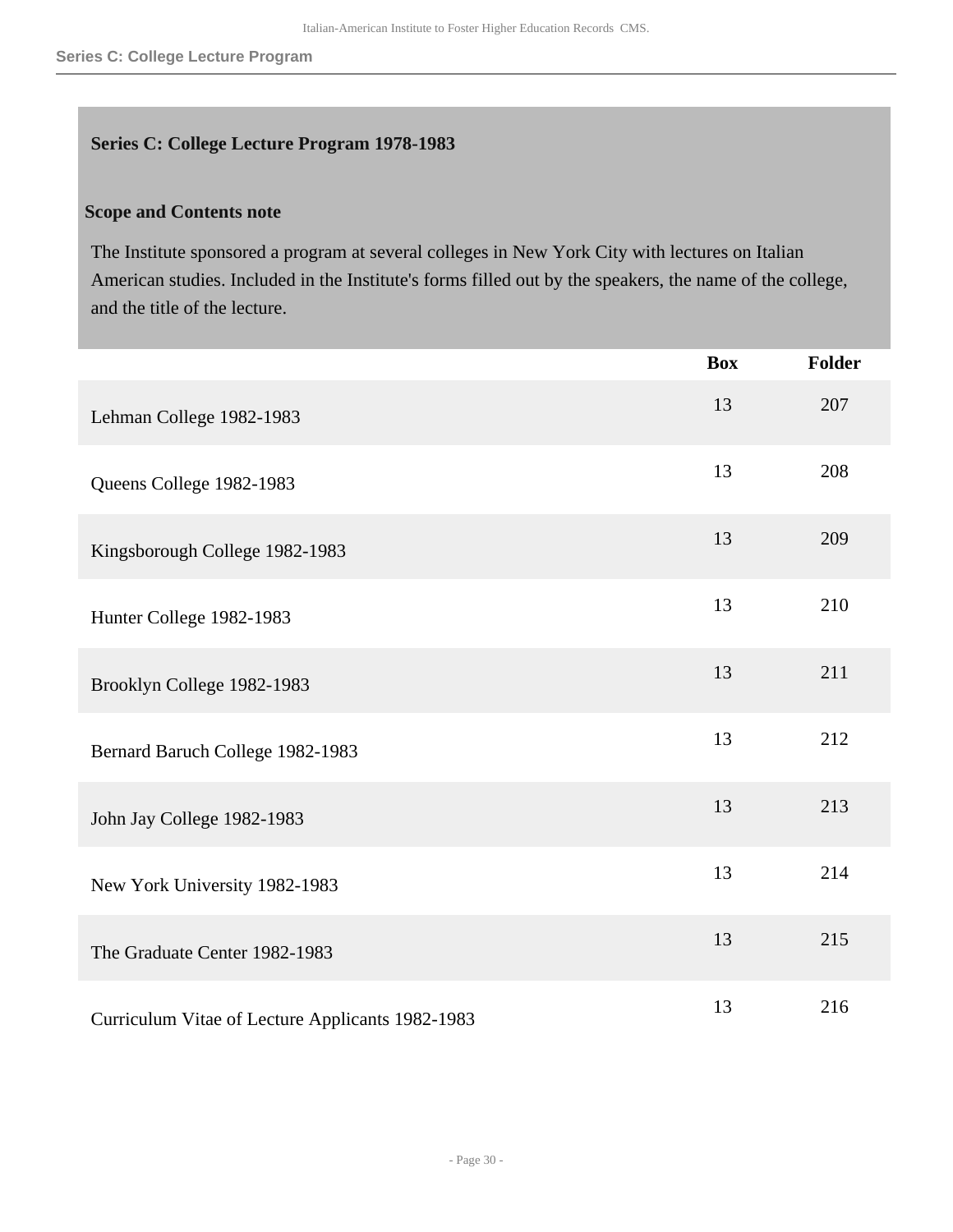| inter-Office Memoranda 1982-1983 |  |
|----------------------------------|--|
|                                  |  |

### **Series D: Miscellaneous Records 1980-1982**

#### **Scope and Contents note**

Contains a variety of material including the Demographic and Attitude Questionnaire of Italian-American students and two reports; one of the Italian Universities and the other on Researach on Ancestral Groups among Italian Graduates of CUNY in 1981. There is also correspondence between Cenci and the Commission on Social Justice, Sons of Italy.

|                                                                                                                                                                                                           | <b>Box</b> | <b>Folder</b> |
|-----------------------------------------------------------------------------------------------------------------------------------------------------------------------------------------------------------|------------|---------------|
| Report on Italian Universities by the International Council on the Future of<br>the University undated                                                                                                    | 14         | 218           |
| Edward Manzitti, Resarch on Ancestral Groups Among the CUNY<br>Studies of June 1981, papr presented at a conference on Italian-American<br>Experience in Education, Staten Island, New York 30 April 1983 | 14         | 219           |
| Letters and Memroandum regarding Master of Arts Program in Italian at<br>Queens College 1982                                                                                                              | 14         | 220           |
| Correspondence between Cenci and the Commission for Social Justice,<br>Sons of Italy, related to co-sponsoring a booklet "Action for Responsible"<br>Television" and symposia undated                     | 14         | 221           |
| Series E: Progress Reports 1979-1982                                                                                                                                                                      |            |               |
| <b>Scope and Contents note</b>                                                                                                                                                                            |            |               |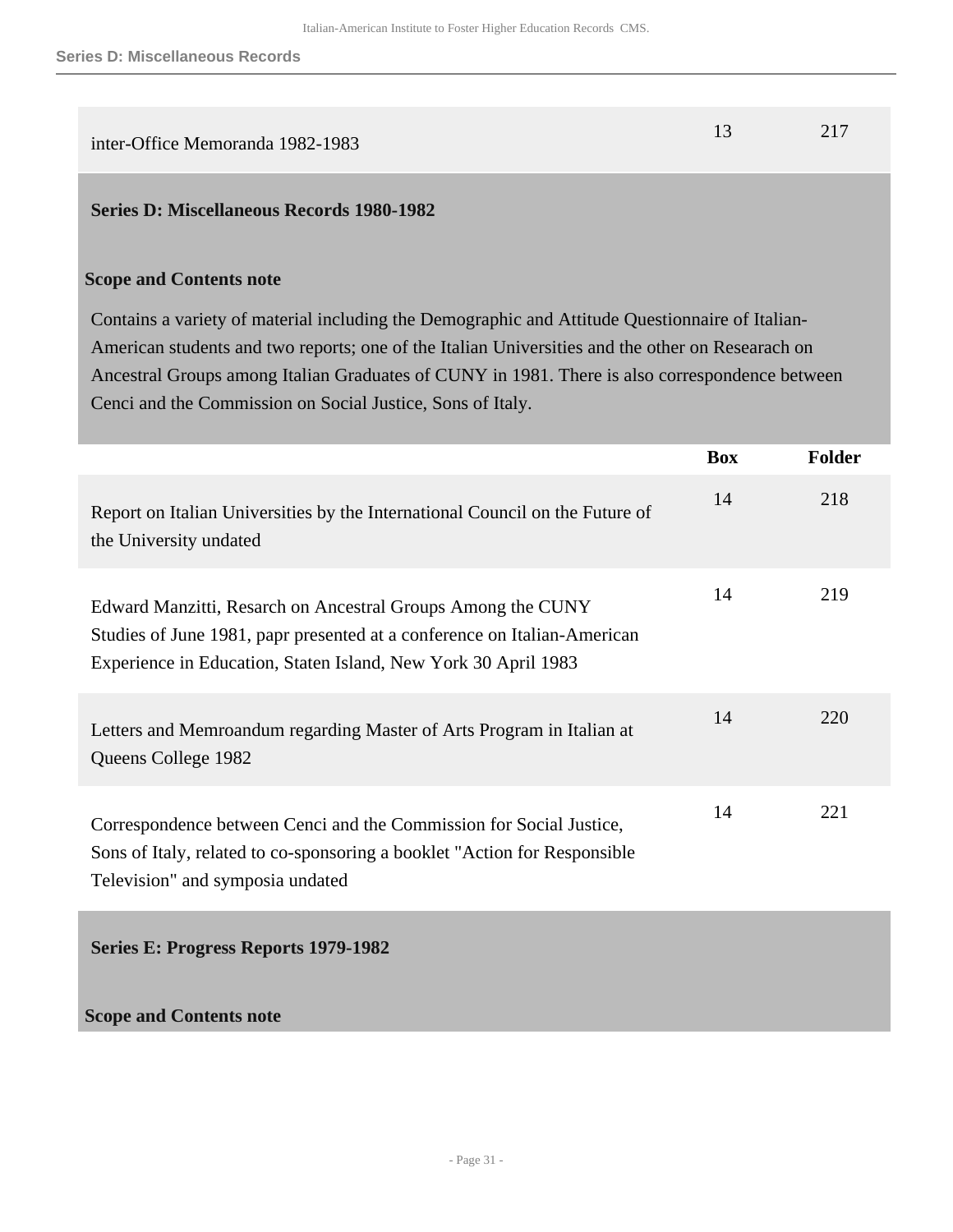#### **Sub-Group IV: Division of Student Affairs**

| Contains the weekly reports by Ida Corvino Miletich and Gabriel Maruzzo.         |            |               |
|----------------------------------------------------------------------------------|------------|---------------|
|                                                                                  | <b>Box</b> | <b>Folder</b> |
| Weekly Progress Reports by Gabriel maruzzo and Ida Corvino<br>Miletich 1979-1980 | 14         | 222           |
| Bi-Weekly Progress Reports by Pasquale Perretta 1981-1982                        | 14         | 223           |

## **Sub-Group IV: Division of Student Affairs 1978-1983**

## **Scope and Contents note**

The records of the Institute's Division of Student Affairs identify other key persons in New York City's Italian-American community: Anita Ferdenzi, who was one of the Institute's early advocates and who worked in this office, and Joseph V. Scelsa, who served as Director of Counseling from 1979 to 1983 and then became Director of the John D. Calandra Institute in 1984. The records do not contain any case files regarding individuals counseled. Rather, it documents outreach efforts to locate populations to serve, and also contact made with faculty with concerns, mostly via correspondence.

## **Series A: Personnel 1978-1983**

## **Scope and Contents note**

Contains several files on Anita Ferdenzi, Director of Student Affairs from 1979-1983 and Joseph Scelsa, Director of Counseling. The files on Ferdenzi includes memorandums with Russo and Cenci, and printer material related to the various activities of this division.

|                            | <b>Box</b> | <b>Folder</b> |
|----------------------------|------------|---------------|
| Antia Ferdenzi 1 1979-1983 |            | 224           |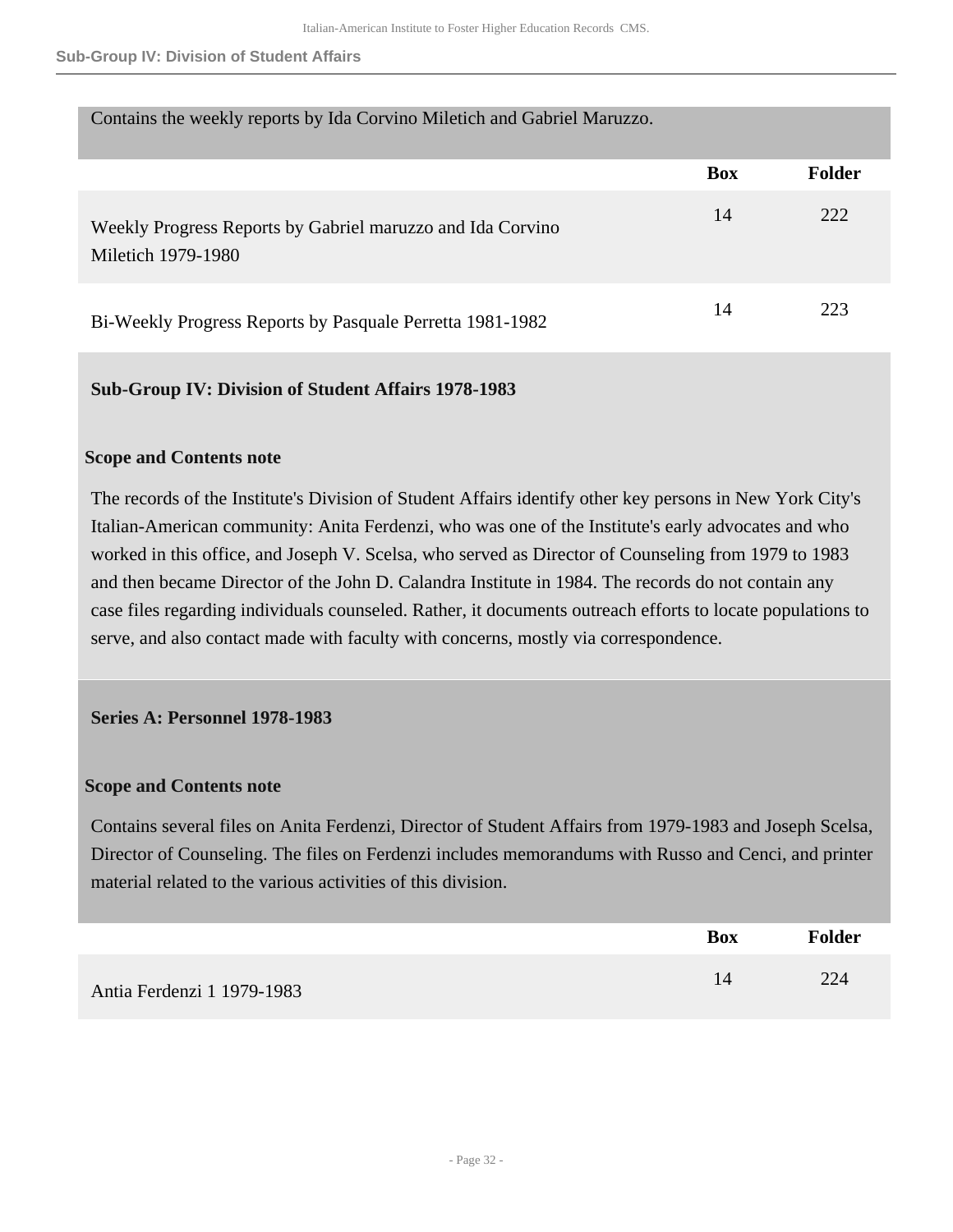| Anita Ferdenzi 2 1979-1983                                                                                                                                                                                                                                                               | 14               | 225                      |
|------------------------------------------------------------------------------------------------------------------------------------------------------------------------------------------------------------------------------------------------------------------------------------------|------------------|--------------------------|
| Anita Ferdenzi 3 1979-1983                                                                                                                                                                                                                                                               | 14               | 226                      |
| Anita Ferdenzi 4 1979-1983                                                                                                                                                                                                                                                               | 14               | 227                      |
| Joseph V. Scelsa, Director of Counseling, Inter-office Memorandabetween<br>Scelsa and Father Nicholas J. Russo and Correspondence with L. G. Hall<br>of te Hall Occupational Inventory, which the institute Contemplated<br>Administering to Italian-American Students at CUNY 1979-1980 | 14               | 228                      |
| Joseph V. Scelsa, Director of Counseling, Memorandum to Father<br>Nicholas J. Russo, and Questionnaire and Survey of Italian-American<br><b>Students 1979-1980</b>                                                                                                                       | 14               | 229                      |
|                                                                                                                                                                                                                                                                                          |                  |                          |
| Series B: Counselors 1978-1983                                                                                                                                                                                                                                                           | <b>Box</b><br>14 | <b>Folder</b><br>230-243 |
| <b>Scope and Contents note</b>                                                                                                                                                                                                                                                           |                  |                          |
| Includes curriculum vitae, and the reports of several counselors and their<br>encounters with high school students.                                                                                                                                                                      |                  |                          |
| <b>Series C: New York City Board of Education 1981-1983</b>                                                                                                                                                                                                                              |                  |                          |
| <b>Scope and Contents note</b>                                                                                                                                                                                                                                                           |                  |                          |
| Consists of correspondence between Cenci and members of the Board of Education, High Schools'<br>Superintendents and High Schools' principals. Included is material related to claims of discrimination at<br>Lehman High School against teachers and students of Italian heritage.      |                  |                          |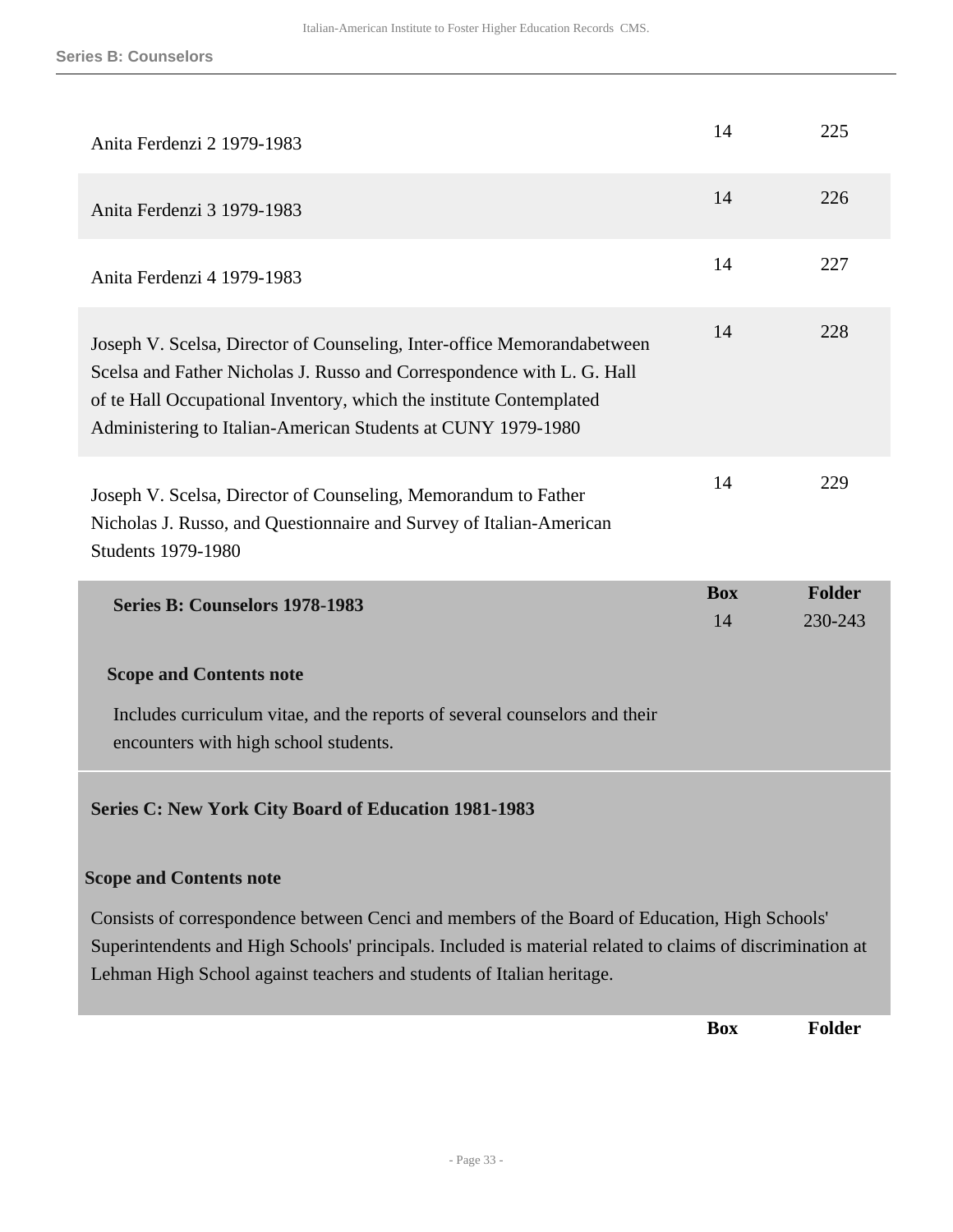**Louis Cenci Correspondence with Louis Benza Administrative Assistant to Co...**

| Louis Cenci Memoranda from Counselors undated                                                                                                                                                                        | 14               | 244                  |
|----------------------------------------------------------------------------------------------------------------------------------------------------------------------------------------------------------------------|------------------|----------------------|
| Louis Cenci Correspondence with Members of the Board of<br>Education, and Edward T. Manzitti, "The Influence of School, Sex,<br>and Age Upon Drop-out Rate Among Italian-American High School<br>Students" 1981-1983 | 14               | 245                  |
| Louis Cenci Correspondence with Chancellor of Schools Frank<br>Macchiarola 1982                                                                                                                                      | 14               | 246                  |
| Louis Cenci Correspndence with High School Superintendents 1982-1983                                                                                                                                                 | 14               | 247                  |
| Louis Cenci Correspondence with Principal of Canarsie High<br>School 1981-1982                                                                                                                                       | 14               | 248                  |
|                                                                                                                                                                                                                      |                  |                      |
| Louis Cenci Correspondence with Louis Benza Administrative<br>Assistant to Congressman Mario Biagi regarding claims of anti-<br><b>Italian discrimination at Lehman High School 1981-1982</b>                        | <b>Box</b><br>14 | <b>Folder</b><br>249 |
| Louis Cenci Correspondence with Faculty of New Dorp High<br>School 1981-1982                                                                                                                                         | 14               | 250                  |
| Louis Cenci Correspondence with New York City High School<br>Principals undated                                                                                                                                      | 14               | 251                  |
| <b>Series D: Education Conferences 1980</b>                                                                                                                                                                          |                  |                      |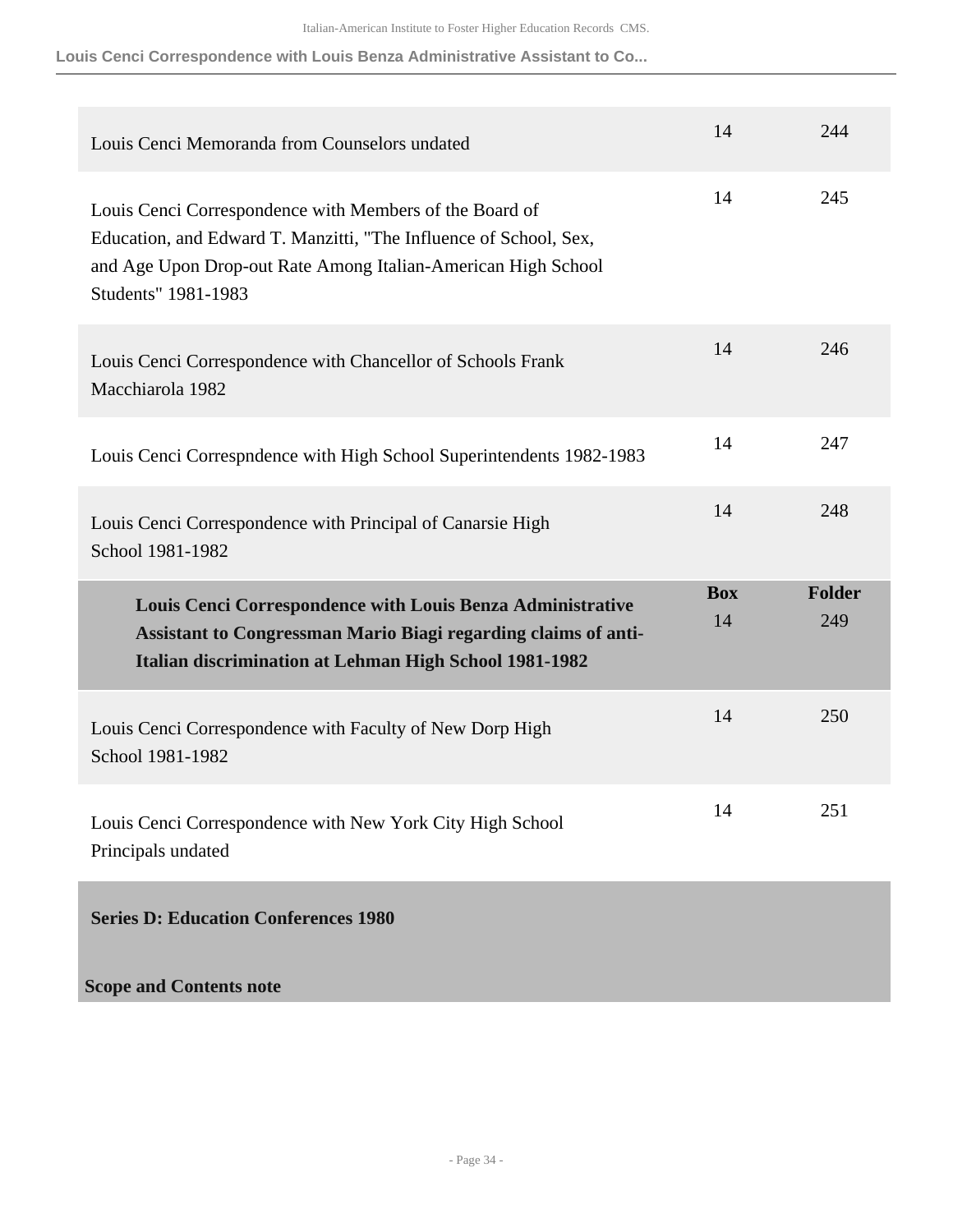Contains material on the Conference, "Italian-America and the University Community," the Institute, sponsored on March 7, 1980 at Queens College, and the Science Forum for high school students, held on April 30, 1983 at Wagner College, Staten Island, New York.

|                                                                                                   | <b>Box</b> | <b>Folder</b> |
|---------------------------------------------------------------------------------------------------|------------|---------------|
| Science Forum for High School Students, Wagner College, Staten Island 7<br>March 1980             | 14         | 252           |
| Italian-American Expo 80: The Education, The Student, The Citizen,<br>Queens College 7 March 1980 | 14         | 253           |

## **Series E: Reports and Lists 1978-1983**

## **Scope and Contents note**

Contains a report related to a questionnaire on Italian-Americans by Dr. Lawrence Castiglione, Manzitti's 1982 annual report; lists of professors of Italian language at CUNY, list of colleges offering Italian in New York City, and other miscellaneous material.

|                                                                                                                                                                                                 | <b>Box</b> | <b>Folder</b> |
|-------------------------------------------------------------------------------------------------------------------------------------------------------------------------------------------------|------------|---------------|
| Dr. Lawrence Castiglione Report regarding Italian-American Students at<br>the City University of New York 1982                                                                                  | 15         | 254           |
| Dr. Edward T. Manzitti Annual Report 1982                                                                                                                                                       | 15         | 255           |
| Lists, Professors of Italian Language at City University of New York, New<br>York State Colleges Offering Italian, City University of New York Italian-<br><b>American Student Leaders 1979</b> | 15         | 256           |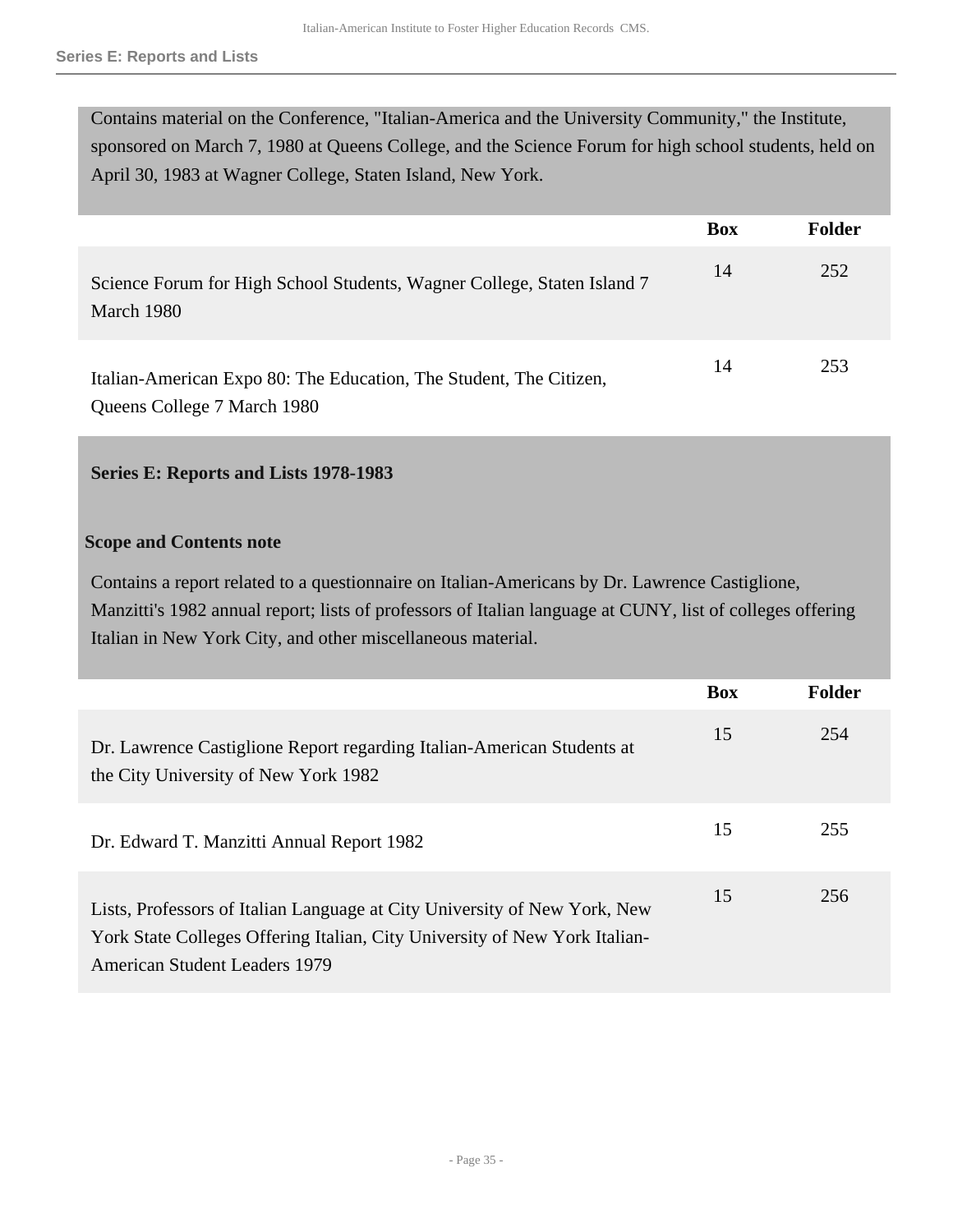| Visits to the Chancellor of CUNY, the President of New York City Board | -15 | 257 |
|------------------------------------------------------------------------|-----|-----|
| of Education and twelve colleges by Russo and other members of the     |     |     |
| Institute 1979-1980                                                    |     |     |

| <b>Series F: Bi-Weekly Progress Reports 1978-1983</b> | Box | Folder |
|-------------------------------------------------------|-----|--------|
|                                                       |     | 258    |

## **Scope and Contents note**

These reports were submitted by Ferdenzi, Cuttita, Scelsa, and Cipollina.

## **Sub-Group V: Division of Community Affairs 1978-1983**

## **Scope and Contents note**

The Division of Community Affairs was the entity through which the Institute reached out beyond CUNY's walls to other schools or organizations with which it might collaborate on issues of mutual concern. The Division sponsored three major conferences during its existence: on Italian-American women, on "The Italian-American Agenda for the 80s" and on Italian Americans in education. The Division of Community Affairs became one of the ways through which CUNY carried out its role as a contributor to the larger intellectual life of New York City.

## **Series A: Personnel 1979-1982**

## **Scope and Contents note**

Contains files on Anthony Predatella, Natale Cipollina, Catherina Ruocco, and Robert Barone. Included with the files are personal data and memoranda with Russo and Cenci.

|                                               | <b>Box</b> | <b>Folder</b> |
|-----------------------------------------------|------------|---------------|
| Dr. R. Anthony Predatella, Director 1979-1980 |            | 259           |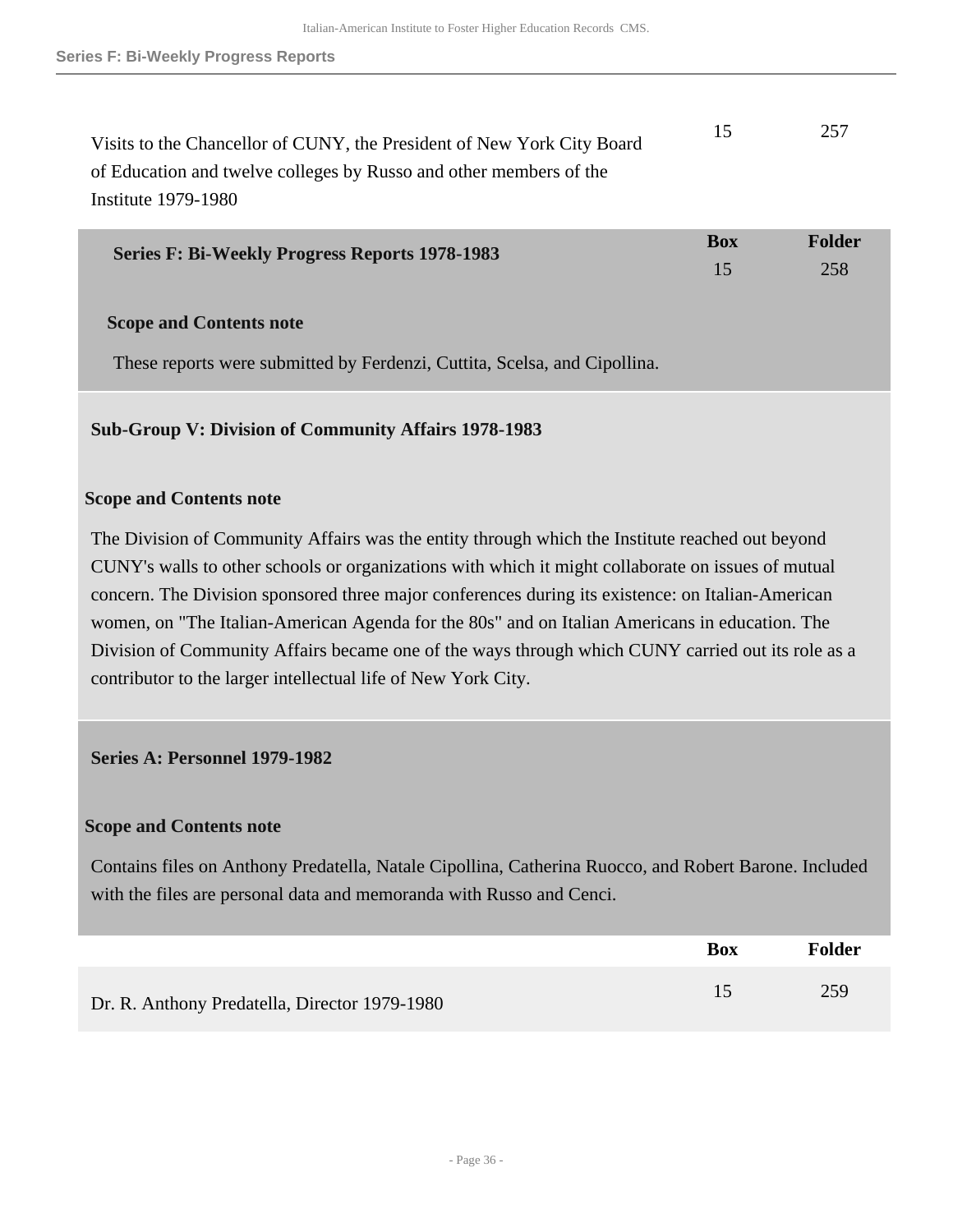**Series B: Conferences Sponsored by the Institute**

| Natale Cipollina, Director 1980                                                   | 15 | 260 |
|-----------------------------------------------------------------------------------|----|-----|
| Catherina Ruocco, Director, Personal Data 1981-1982                               | 15 | 261 |
| Catherina Ruocco, Director, Memoranda between Ruocco and Louis<br>Cenci 1981-1982 | 15 | 262 |
| Robert Barone, Administrative Assistant 1981                                      | 15 | 263 |

## **Series B: Conferences Sponsored by the Institute 1982-1983**

## **Scope and Contents note**

Includes the records on the following conferences: "The Italian-American Women" on April 17, 1982; "The Italian-American Agenda for the 80s" on May 1, 1982; "The Italian-American Experience in Education" on April 30, 1983.

|                                                                                                                | <b>Box</b> | <b>Folder</b> |
|----------------------------------------------------------------------------------------------------------------|------------|---------------|
| Conference on Italian-American Women, Louis Cenci, Memoranda<br>beteween the Institute's Staff 17 April 1982   | 15         | 264           |
| Conference on Italian-American Women, Louis Cenci Correspondence<br>with Conference Participants 17 April 1982 | 15         | 265           |
| Conference on Italian-American Women List of Attendees 17 April 1982                                           | 15         | 266           |
| Conference on italian-American Women Schedule 17 April 1982                                                    | 15         | 267           |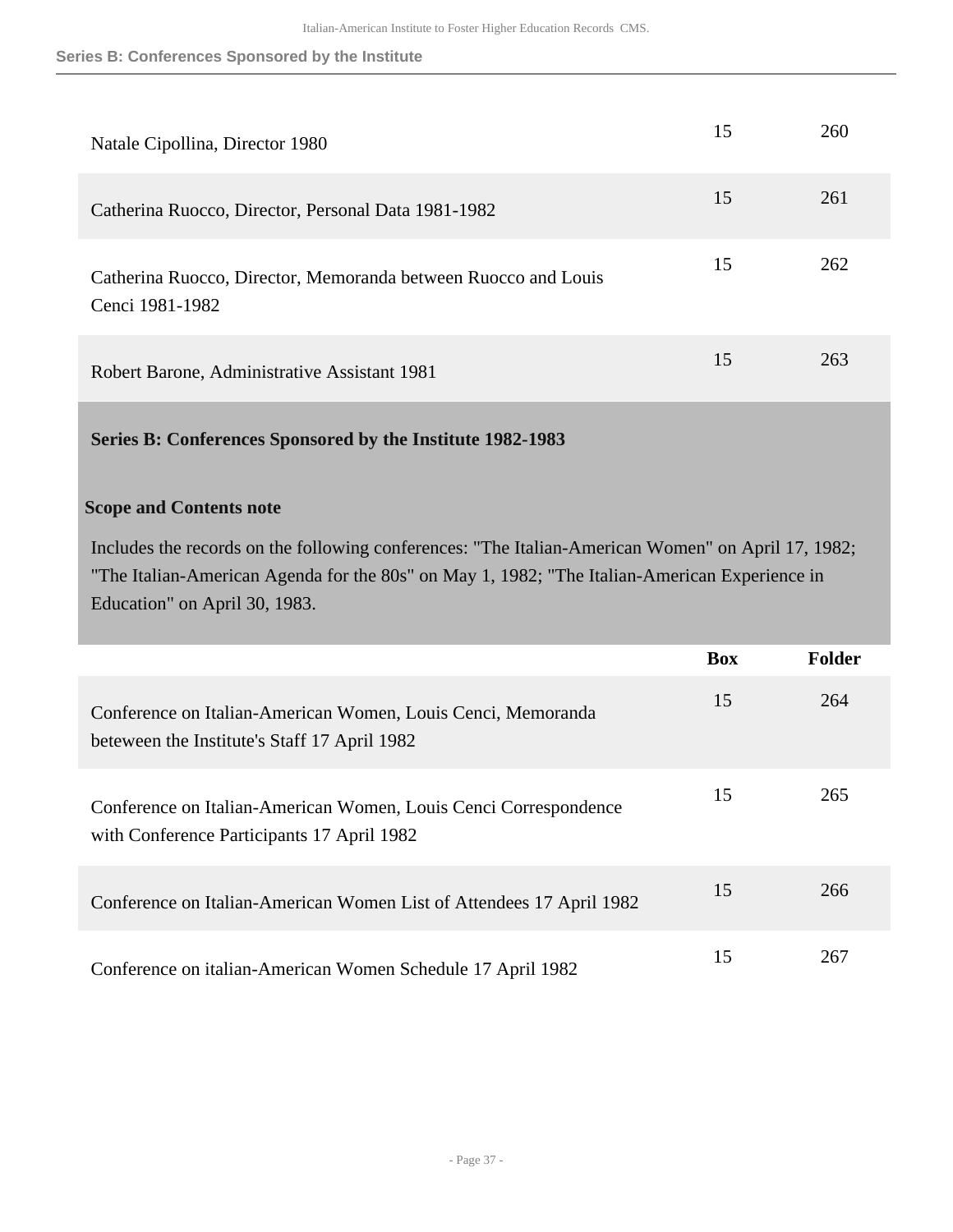## **Series B: Conferences Sponsored by the Institute**

| Conference on Italian-American Women Breakdown of Costs 17 April<br>1982                                                            | 15 | 268 |
|-------------------------------------------------------------------------------------------------------------------------------------|----|-----|
| Conference on Italian-American Women Proceedings 17 April 1982                                                                      | 15 | 269 |
| The Italian-American Agenda for the 80s Announcements of Schedule,<br>Objectives, and Preliminary Program 1 May 1982                | 15 | 270 |
| The Italian-American Agenda for the 80s Lists of Labels with Names and<br>Addresses 1 May 1982                                      | 15 | 271 |
| The Italian-American Agenda for the 80s Program and Brreakdown of the<br>Income from the Conference 1 May 1982                      | 15 | 272 |
| The Italian-American Agenda for the 80s Louis cenci Correspondence 1<br>May 1982                                                    | 15 | 273 |
| The Italian-American Agenda for the 80s Evaluation by Dr. Edward T.<br>Manzitti 1 May 1982                                          | 15 | 274 |
| The Italian-American Agenda for the 80s Proceedings, 2 copies 1 May<br>1982                                                         | 15 | 275 |
| The Italian-American Agenda for the 80s, 1975 Arden House Conference<br>on Priroities for the Italian-American Community 1 May 1982 | 15 | 276 |
| The Italian-American Experience in Education Announcements 1983                                                                     | 15 | 277 |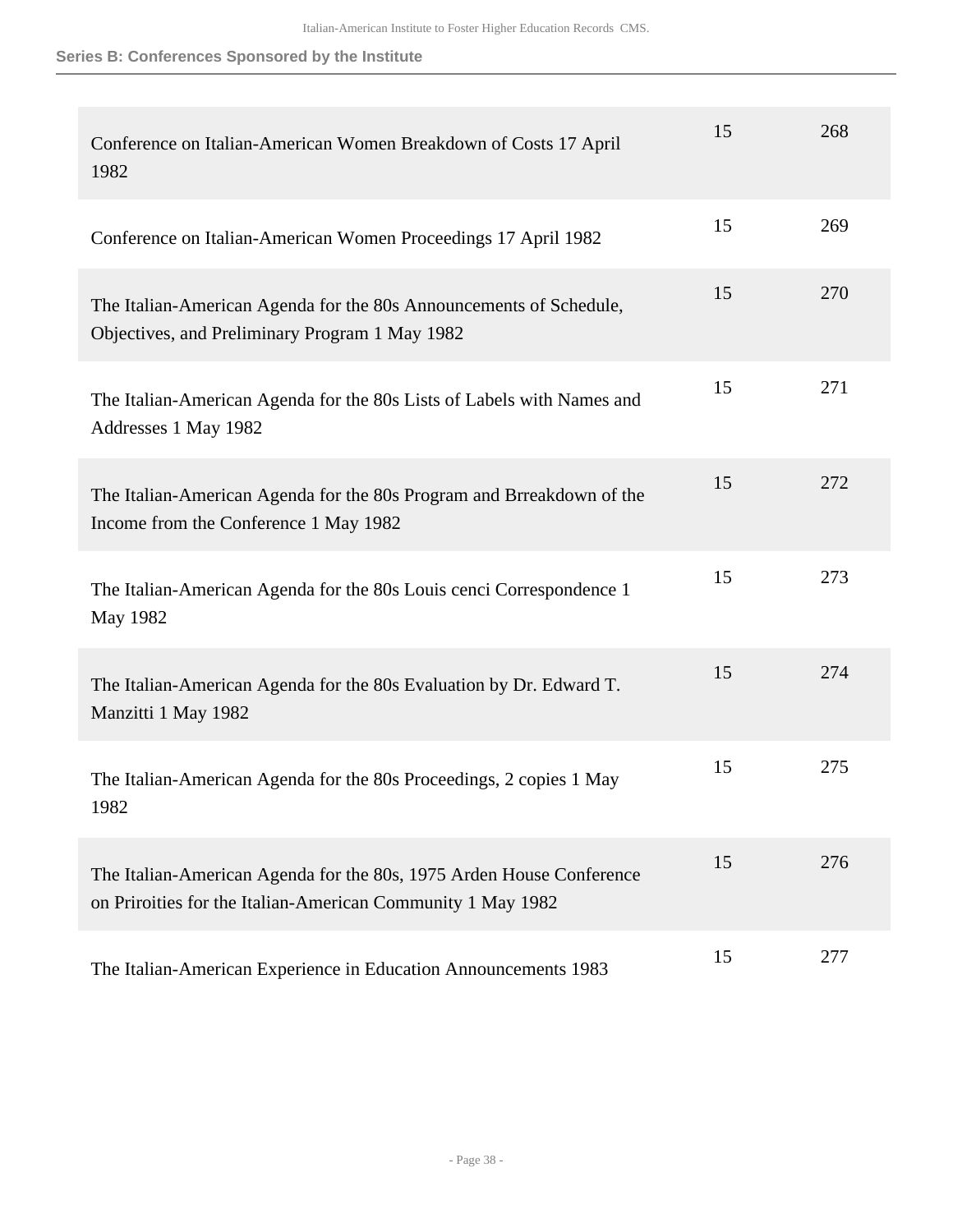#### **Series C: Miscellaneous Material Regarding Public Relations**

| The Italian-American Experience in Education Louis Cenci<br>Correspondence 1983                                                | 15 | 278 |
|--------------------------------------------------------------------------------------------------------------------------------|----|-----|
| The Italian-American Experience in Education Responses to<br><b>Invitations 1983</b>                                           | 15 | 279 |
| The Italian-American Experience in Education Program 1983                                                                      | 15 | 280 |
| The Italian-American Experience in Education Rosanna Martorella,<br>Italian-Americans and the Medical Profession 1983          | 15 | 281 |
| The Italian-American Experience in Education Labels and Lists of<br>Attendees 1983                                             | 15 | 282 |
| The Italian-American Experience in Education Records regarding College<br>of Staten Island Facilities Used for Conference 1983 | 15 | 283 |

**Series C: Miscellaneous Material Regarding Public Relations 1981-1983** 

## **Scope and Contents note**

Most of the material consists of correspondence between Cenci and Italian-American organizations. Included is correspondence with th Center for Migration Studies, the editor of "Il Giornalino", David Caputo, President of FIAME, and the Order Sons of Italy. Also included is correspondence with the Agnelli Foundation regarding the 1981 exhibition, "Italy: A Country Shaped by Men", presented at Yale University, the national Italian-American Foundation, Americans of Italian Heritage, and other miscellaneous items.

**Box Folder**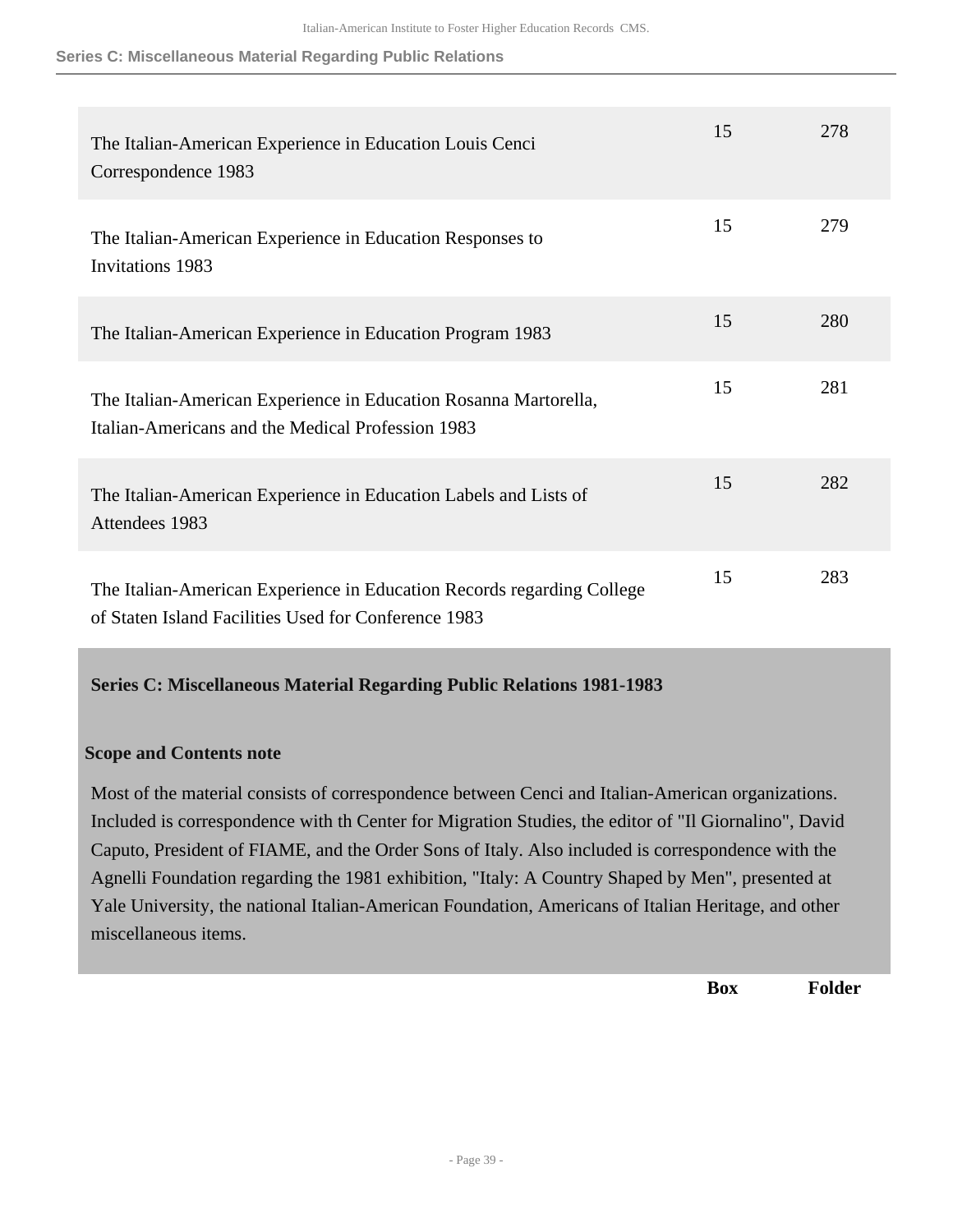**Lous Cenci Correspondence with Americans of Italian Heritage**

| Louis Cenci Correspondence with the Center for Migration<br><b>Studies 1981-1983</b>                                                     | 16               | 284                  |
|------------------------------------------------------------------------------------------------------------------------------------------|------------------|----------------------|
| CBS New Special "The Italians," Luigi Barzini, Narrator 1967                                                                             | 16               | 285                  |
| Louis Cenci Correspondence with editor of Il Giornalino, with copies of<br>the magazine 1982-1983                                        | 16               | 286                  |
| Louis Cenci Correspondence with Dom A. Caputo, Prresident of Forum of<br>Italian American Educators (FIAME) 1982-1983                    | 16               | 287                  |
| Directory of Italian-American Faculty of the City University of New York<br>and College Students' Financial Aid Digest 1982-1983         | 16               | 288                  |
| Louis Cenci Correspondence with Order of the Sons of Italy in America,<br>West Hempstead, New York 1981-1983                             | 16               | 289                  |
| Louis Cenci Correspondence with the Agnelli Foundation reagarding<br>"Italy: A Country Shaped by Men," exhibited at Yale University 1981 | 15               | 290                  |
| Lous Cenci Correspondence with Americans of Italian<br><b>Heritage 1982</b>                                                              | <b>Box</b><br>16 | <b>Folder</b><br>291 |
| Louis Cenci Correspondence with the National Italian-American<br>Foundation (NIAF) 1981                                                  | 16               | 292                  |
| Italian-American Institute Correspondence with Il Teatro<br>Rinascimento 1982                                                            | 16               | 293                  |